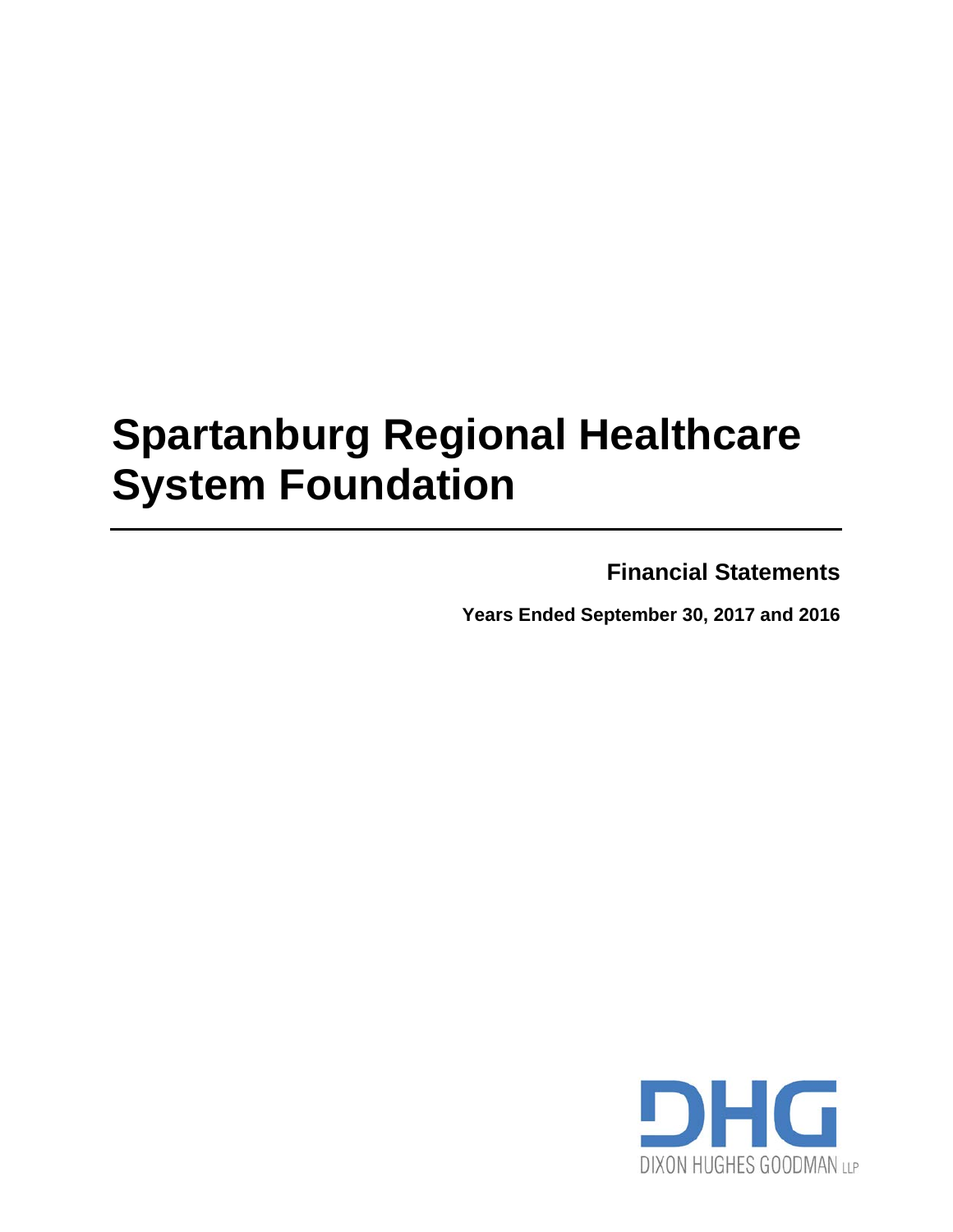## **Table of Contents**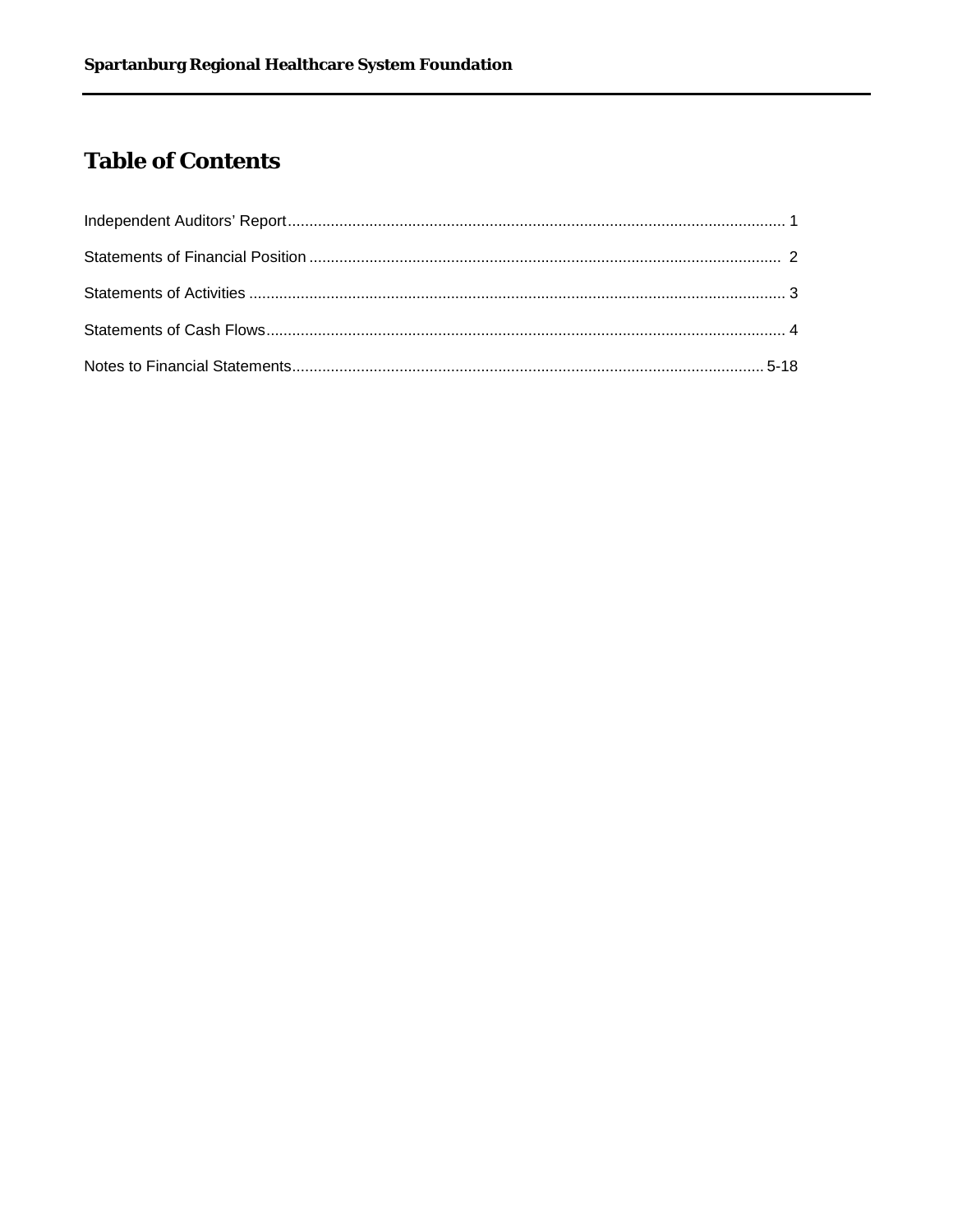

## **Independent Auditors' Report**

Board of Trustees Spartanburg Regional Healthcare System Foundation Spartanburg, South Carolina

We have audited the accompanying financial statements of Spartanburg Regional Healthcare System Foundation (the "Foundation"), which comprise the statements of financial position as of September 30, 2017 and 2016, and the related statements of activities and cash flows for the years then ended, and the related notes to the financial statements.

#### *Management's Responsibility for the Financial Statements*

Management is responsible for the preparation and fair presentation of these financial statements in accordance with accounting principles generally accepted in the United States of America; this includes the design, implementation, and maintenance of internal control relevant to the preparation and fair presentation of financial statements that are free from material misstatement, whether due to fraud or error.

#### *Auditors' Responsibility*

Our responsibility is to express an opinion on these financial statements based on our audits. We conducted our audits in accordance with auditing standards generally accepted in the United States of America. Those standards require that we plan and perform the audits to obtain reasonable assurance about whether the financial statements are free from material misstatement.

An audit involves performing procedures to obtain audit evidence about the amounts and disclosures in the financial statements. The procedures selected depend on the auditors' judgment, including the assessment of the risks of material misstatement of the financial statements, whether due to fraud or error. In making those risk assessments, the auditor considers internal control relevant to the entity's preparation and fair presentation of the financial statements in order to design audit procedures that are appropriate in the circumstances, but not for the purpose of expressing an opinion on the effectiveness of the entity's internal control. Accordingly, we express no such opinion. An audit also includes evaluating the appropriateness of accounting policies used and the reasonableness of significant accounting estimates made by management, as well as evaluating the overall presentation of the financial statements.

We believe that the audit evidence we have obtained is sufficient and appropriate to provide a basis for our audit opinion.

#### *Opinion*

In our opinion, the financial statements referred to above present fairly, in all material respects, the financial position of Spartanburg Regional Healthcare System Foundation as of September 30, 2017 and 2016, and the changes in its net assets and its cash flows for the years then ended in accordance with accounting principles generally accepted in the United States of America.

Dixon Hughes Goodman LLP

**January 31, 2018 Charlotte, North Carolina**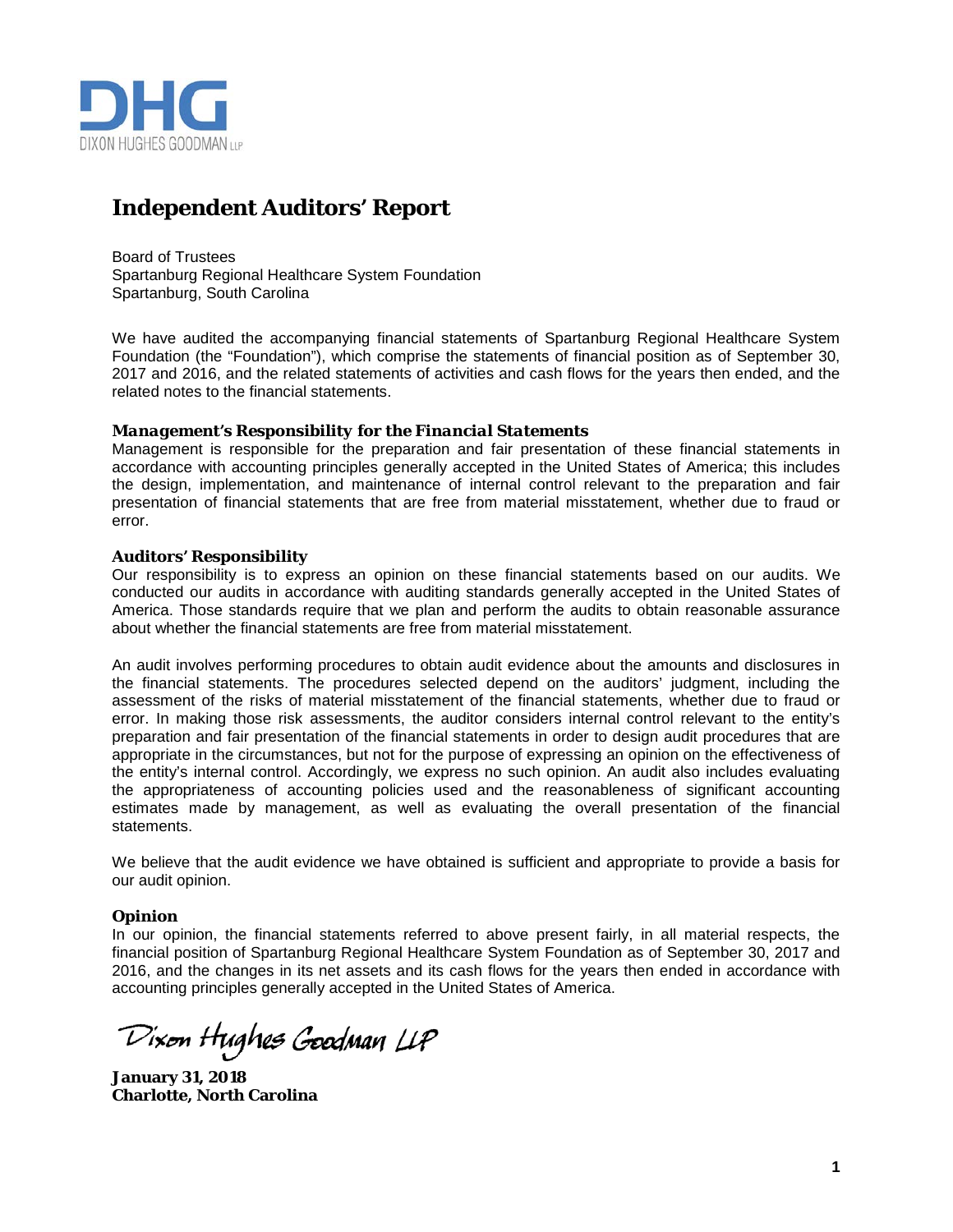## **September 30, 2017 and 2016 Statements of Financial Position Spartanburg Regional Healthcare System Foundation**

| <b>Assets</b>                                                                             | 2017 |                                        |    |                                        |
|-------------------------------------------------------------------------------------------|------|----------------------------------------|----|----------------------------------------|
| Cash and cash equivalents<br>Pledges receivable, net<br>Other receivables<br>Investments: | \$   | 295,835<br>4,888,122<br>276,968        | \$ | 852,769<br>5,940,164<br>210,514        |
| Unrestricted investments<br>Investments limited as to use<br><b>Total investments</b>     |      | 14,536,658<br>34,282,854<br>48,819,512 |    | 13,294,127<br>28,011,109<br>41,305,236 |
| Investment in real estate                                                                 |      | 332,500                                |    | 332,500                                |
| <b>Total assets</b>                                                                       | \$   | 54,612,937                             | \$ | 48,641,183                             |
| <b>Liabilities and Net Assets</b>                                                         |      |                                        |    |                                        |
| Liabilities:                                                                              |      |                                        |    |                                        |
| Accounts payable                                                                          | \$   | 173,687                                | \$ | 257,381                                |
| Deferred revenue                                                                          |      | 163,370                                |    | 121,298                                |
| Grants payable<br>Annuity obligations                                                     |      | 17,270                                 |    | 32,500<br>20,187                       |
| <b>Total liabilities</b>                                                                  |      | 354,327                                |    | 431,366                                |
| Net assets:                                                                               |      |                                        |    |                                        |
| Unrestricted                                                                              |      | 20,745,950                             |    | 18,877,329                             |
| Temporarily restricted                                                                    |      | 33,039,350                             |    | 28,959,178                             |
| Permanently restricted                                                                    |      | 473,310                                |    | 373,310                                |
| Total net assets                                                                          |      | 54,258,610                             |    | 48,209,817                             |
| Total liabilities and net assets                                                          | S    | 54,612,937                             | \$ | 48,641,183                             |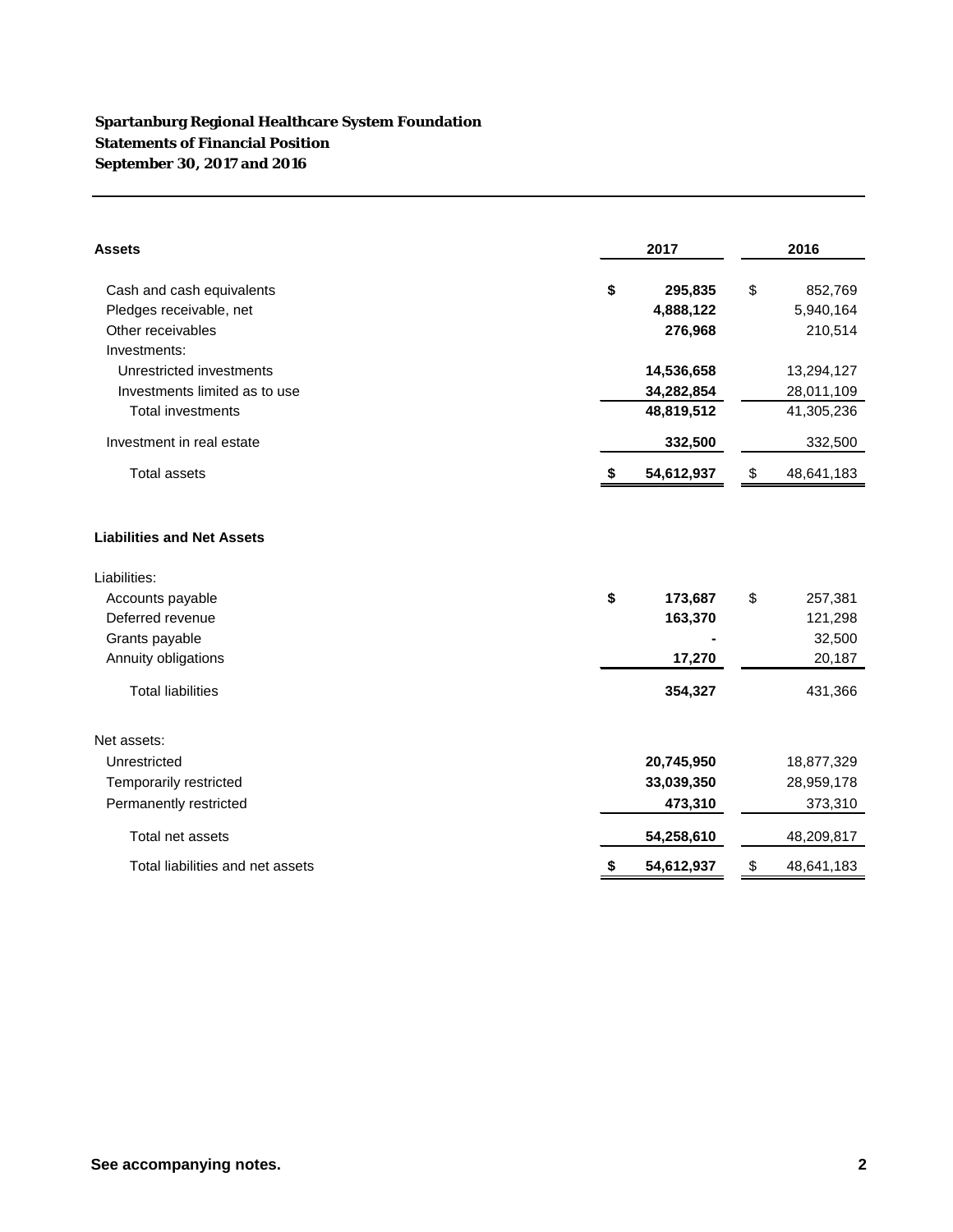|                                                                                                                                | 2017 |                                     |    |                                         |    |                                  |    | 2016                              |    |                                     |    |                                         |                |                                  |              |                                     |
|--------------------------------------------------------------------------------------------------------------------------------|------|-------------------------------------|----|-----------------------------------------|----|----------------------------------|----|-----------------------------------|----|-------------------------------------|----|-----------------------------------------|----------------|----------------------------------|--------------|-------------------------------------|
|                                                                                                                                |      | <b>Unrestricted</b>                 |    | <b>Temporarily</b><br><b>Restricted</b> |    | Permanently<br><b>Restricted</b> |    | <b>Total</b>                      |    | <b>Unrestricted</b>                 |    | <b>Temporarily</b><br><b>Restricted</b> |                | Permanently<br><b>Restricted</b> | <b>Total</b> |                                     |
| Revenues, gains, and other support:<br>Contributions                                                                           | \$   | 221,155                             | \$ | 4,681,921                               | \$ | 100,000                          | S. | 5,003,076                         | \$ | 235,575                             | \$ | 8,059,711                               | $\mathfrak{F}$ | 48,282                           | \$           | 8,343,568                           |
| Contributions from Spartanburg<br>Regional Healthcare System<br>Net investment income<br>Net assets released from restrictions |      | 1,849,006<br>2,318,031<br>3,061,206 |    | 2,459,457<br>(3,061,206)                |    |                                  |    | 1,849,006<br>4,777,488            |    | 1,717,184<br>1,033,268<br>2,936,192 |    | 1,221,267<br>(2,936,192)                |                |                                  |              | 1,717,184<br>2,254,535              |
| Total revenues, gains, and other support                                                                                       |      | 7,449,398                           |    | 4,080,172                               |    | 100,000                          |    | 11,629,570                        |    | 5,922,219                           |    | 6,344,786                               |                | 48,282                           |              | 12,315,287                          |
| Expenses:<br>Fundraising<br>Administrative<br>Program expenses                                                                 |      | 1,017,828<br>889,711<br>3,673,238   |    |                                         |    |                                  |    | 1,017,828<br>889,711<br>3,673,238 |    | 1,070,577<br>1,060,315<br>3,100,397 |    |                                         |                | $\overline{\phantom{a}}$         |              | 1,070,577<br>1,060,315<br>3,100,397 |
| Total expenses                                                                                                                 |      | 5,580,777                           |    |                                         |    |                                  |    | 5,580,777                         |    | 5,231,289                           |    |                                         |                |                                  |              | 5,231,289                           |
| Change in net assets                                                                                                           |      | 1,868,621                           |    | 4,080,172                               |    | 100,000                          |    | 6,048,793                         |    | 690,930                             |    | 6,344,786                               |                | 48,282                           |              | 7,083,998                           |
| Net assets, beginning of year                                                                                                  |      | 18,877,329                          |    | 28,959,178                              |    | 373,310                          |    | 48,209,817                        |    | 18,186,399                          |    | 22,614,392                              |                | 325,028                          |              | 41,125,819                          |
| Net assets, end of year                                                                                                        |      | 20,745,950                          |    | 33,039,350                              |    | 473,310                          |    | 54,258,610                        | \$ | 18,877,329                          | \$ | 28,959,178                              |                | 373,310                          |              | \$48,209,817                        |

## **For the Years Ended September 30, 2017 and 2016 Statements of Activities Spartanburg Regional Healthcare System Foundation**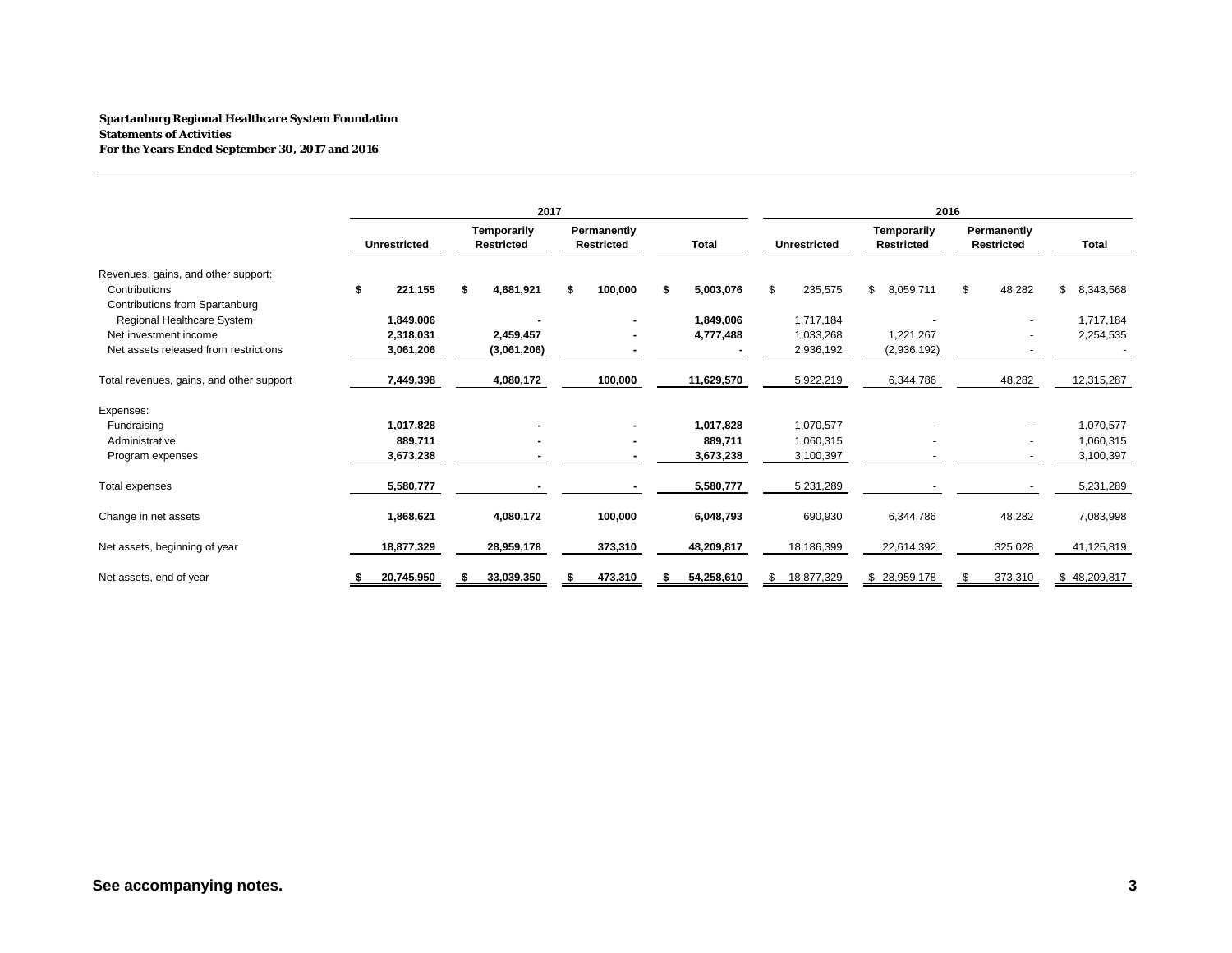## **Statements of Cash Flows Spartanburg Regional Healthcare System Foundation For the Years Ended September 30, 2017 and 2016**

|                                                                 | 2017            | 2016            |
|-----------------------------------------------------------------|-----------------|-----------------|
| Cash flows from operating activities:                           |                 |                 |
| Change in net assets                                            | \$<br>6,048,793 | \$<br>7,083,998 |
| Adjustments to reconcile change in net assets                   |                 |                 |
| to net cash provided by operating activities:                   |                 |                 |
| Present value adjustment on pledges receivable                  | 142,209         | 77,538          |
| Change in provision of doubtful accounts for pledges receivable | 429             | 158,903         |
| Contributions restricted for endowment                          | (100,000)       | (48, 282)       |
| Net realized and unrealized (gains) losses on investments       | (3,979,549)     | (1,475,923)     |
| Donated securities                                              |                 | (245, 986)      |
| Net changes in operating assets and liabilities:                |                 |                 |
| Pledges receivable                                              | 909,404         | (790, 803)      |
| Other receivables                                               | (66, 454)       | (209, 061)      |
| Accounts payable                                                | (83, 694)       | 231,490         |
| Deferred revenue                                                | 42,072          | (145, 207)      |
| Due to Spartanburg Regional Health Services District, Inc.      |                 | (363, 393)      |
| Grants payable                                                  | (32,500)        | 32,500          |
| Net cash provided by operating activities                       | 2,880,710       | 4,305,774       |
| Cash flows from investing activities:                           |                 |                 |
| Sales of investments                                            | 12,448,090      | 15,331,632      |
| Purchases of investments                                        | (15,982,817)    | (19, 398, 448)  |
| Net cash used in investing activities                           | (3,534,727)     | (4,066,816)     |
| Cash flows from financing activities:                           |                 |                 |
| Contributions restricted for endowment                          | 100,000         | 48,282          |
| Payments on annuity obligations                                 | (2, 917)        | (2, 917)        |
| Net cash provided by financing activities                       | 97,083          | 45,365          |
| Increase (decrease) in cash and cash equivalents                | (556, 934)      | 284,323         |
| Cash and cash equivalents, beginning of year                    | 852,769         | 568,446         |
| Cash and cash equivalents, end of year                          | \$<br>295,835   | \$<br>852,769   |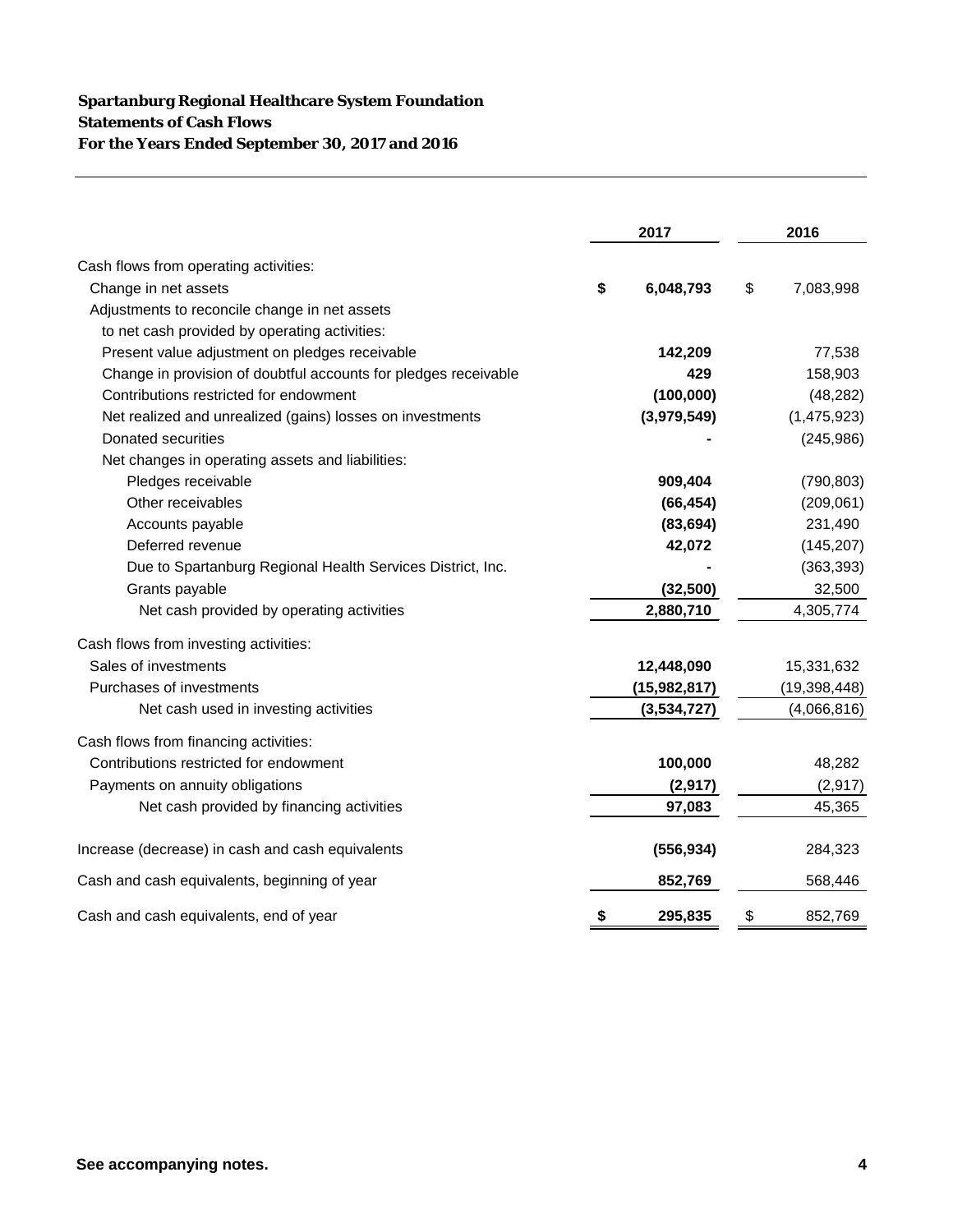#### **Description of Organization and Summary of Significant Accounting Policies** 1.

#### *Organization*

The Spartanburg Regional Healthcare System Foundation (the "Foundation"), which includes the Cancer, Heart, and Hospice Boards, was established in April 1991 for the purpose of receiving gifts of money and property, to invest such gifts and to apply the income and principal thereof for the benefit of Spartanburg Regional Health Services District, Inc. (the "District") and other healthcare related community organizations. The Foundation issued \$508,154 and \$452,702 in grants to the District, released from temporarily restricted net assets \$2,805,925 and \$2,285,766 to support the District's initiatives, and issued \$127,103 and \$136,820 in grants to healthcare related community organizations for the years ended September 30, 2017 and 2016, respectively.

## *Basis of Accounting*

The financial statements have been prepared using the accrual basis of accounting. Under the accrual basis of accounting, revenues are recorded as earned and expenses are recorded at the time the liability is incurred.

## *Basis of Presentation*

The Foundation reports information regarding its financial position and activities according to three classes of net assets: unrestricted net assets, temporarily restricted net assets, and permanently restricted net assets. Contributions received are recorded as unrestricted, temporarily restricted, or permanently restricted support, depending on the existence and/or nature of any donor restrictions. Support that is restricted by the donor is reported as an increase in unrestricted net assets if the restriction expires in the reporting period in which the support is recognized. All other donor restricted support is reported as an increase in temporarily or permanently restricted net assets, depending on the nature of the restriction. When a restriction expires (that is, when a stipulated time restriction ends or purpose restriction is accomplished), temporarily restricted net assets are reclassified to unrestricted net assets and reported in the Statement of Activities as net assets released from restrictions.

Unrestricted net assets include those net assets whose use is not restricted by donor-imposed stipulations even though their use may be limited in other respects such as board designated. Temporarily restricted net assets are those whose use by the Foundation has been limited by donors to a specific time period or purpose. Permanently restricted net assets are resources that carry a donor-imposed restriction that stipulates that donated assets be maintained in perpetuity, but may permit the Foundation to use or expend part or all of the income derived from the donated assets.

#### *Use of Estimates*

The preparation of financial statements requires management to make estimates and assumptions that affect the reported amounts of assets and liabilities and disclosure of contingent assets and liabilities at the date of the financial statements and the reported amounts of revenues and expenses during the reporting period. Actual results could differ from those estimates.

#### *Functional Allocation of Expenses*

Costs of providing the various programs and other activities have been summarized on a functional basis in the statement of activities. Cost are allocated between program, administrative and fundraising based on evaluation of the related activities.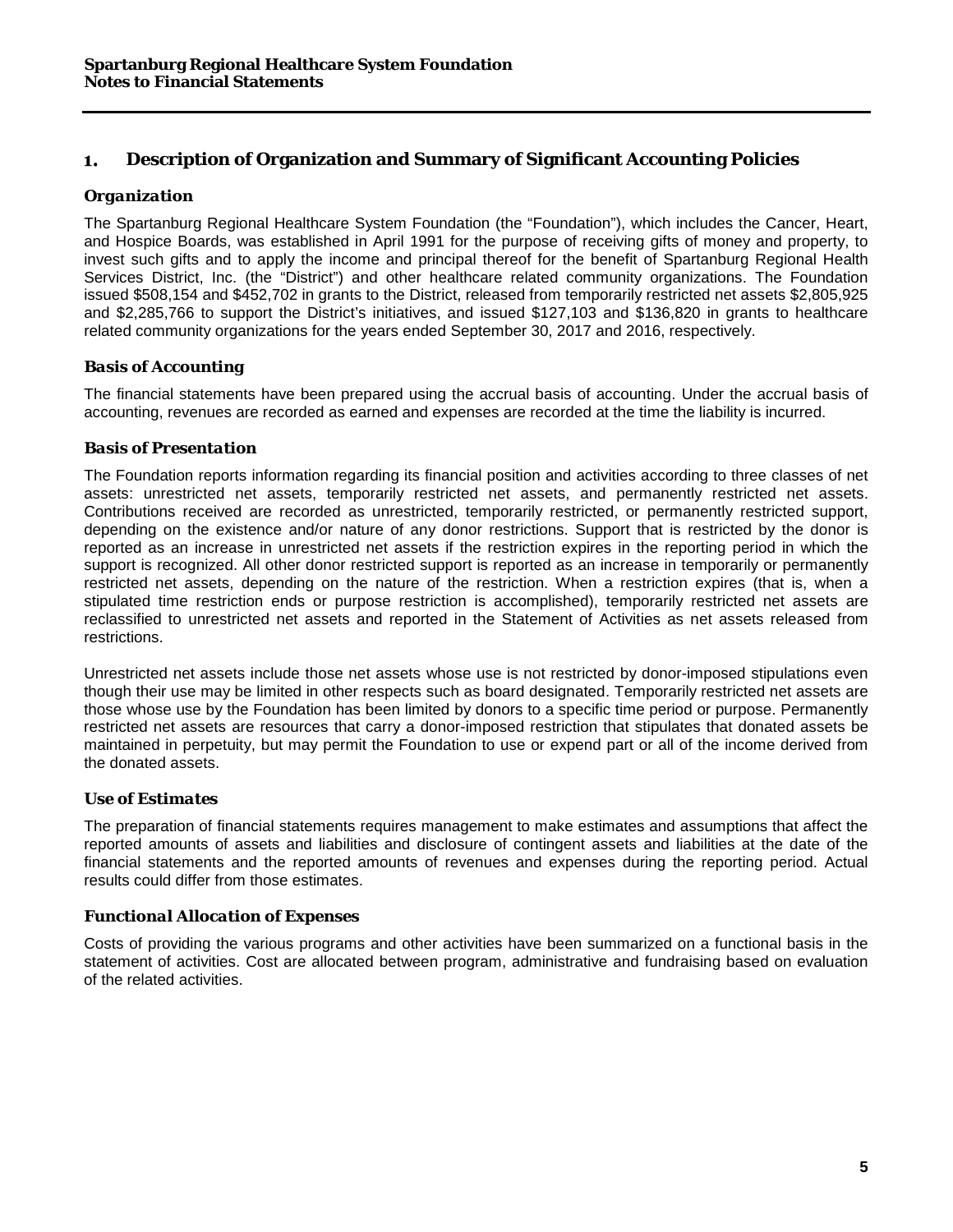#### *Cash and Cash Equivalents*

Cash and cash equivalents include certain investments in highly liquid debt instruments with original maturities of three months or less.

The Foundation maintains bank accounts at various financial institutions covered by the Federal Deposit Insurance Corporation ("FDIC"). At times throughout the year, the Foundation may maintain bank account balances in excess of the FDIC insured limit. It is management's opinion that the Foundation is not exposed to any significant credit risk related to cash.

#### *Promises to Give*

The Foundation records unconditional promises to give as pledges receivable and revenues within the appropriate net assets category. Revenues are considered to be available for unrestricted use unless specifically restricted by the donor. Contributions that are expected to be collected within one year are recorded at net realizable value. Contributions that are expected to be collected in future years are recorded at fair value at the date of the promise. The fair value is computed by using the present value of their estimated future cash flows, using a risk-free rate of return appropriate for the expected term of the promise to give. Amortization of the discounts is recorded as contribution revenue in accordance with donor restrictions on the contributions. An allowance for uncollectible promises to give is determined based on collection experience in prior years and management's analysis of specific promises made. Conditional promises to give are recognized when the conditions on which they depend are substantially met. There were no conditional promises to give at September 30, 2017 and 2016.

#### *Investments*

The Foundation's investments are recorded at fair value in the Statements of Financial Position. The Foundation reports investment income and gains and losses on investments and increases or decreases in unrestricted net assets unless a donor or law temporarily or permanently restricts their use. Investments limited as to use include contributions restricted by donors and amounts set aside by the Board, over which the Board retains control and may, at its discretion, subsequently use for other purposes.

## *Investment in Real Estate*

Real estate consists of a developed and an undeveloped tract of land located in Spartanburg County, South Carolina that was donated to the Foundation in 1995, without restrictions.

#### *Deferred Revenue*

The Foundation receives payments for sponsorships and ticket sales for certain events in advance of the event. Income is recognized over the periods to which the event relates.

#### *Grants Payable*

The Foundation records a liability for grants when they have been approved by the Board of Trustees.

## *Annuity Obligations*

The Foundation's split-interest agreements with donors consist of charitable gift annuities. Contribution revenues are recognized net of the present value of estimated payments to be made to donors or other beneficiaries. Liabilities for these future payments are included as annuity obligations. The present values of payments to charitable gift annuities are calculated using discount rates that represent the risk-free rates in existence at the date of the gift. Gains or losses resulting from changes in actuarial assumptions are recorded as increases or decreases in the respective net asset class in the Statements of Activities.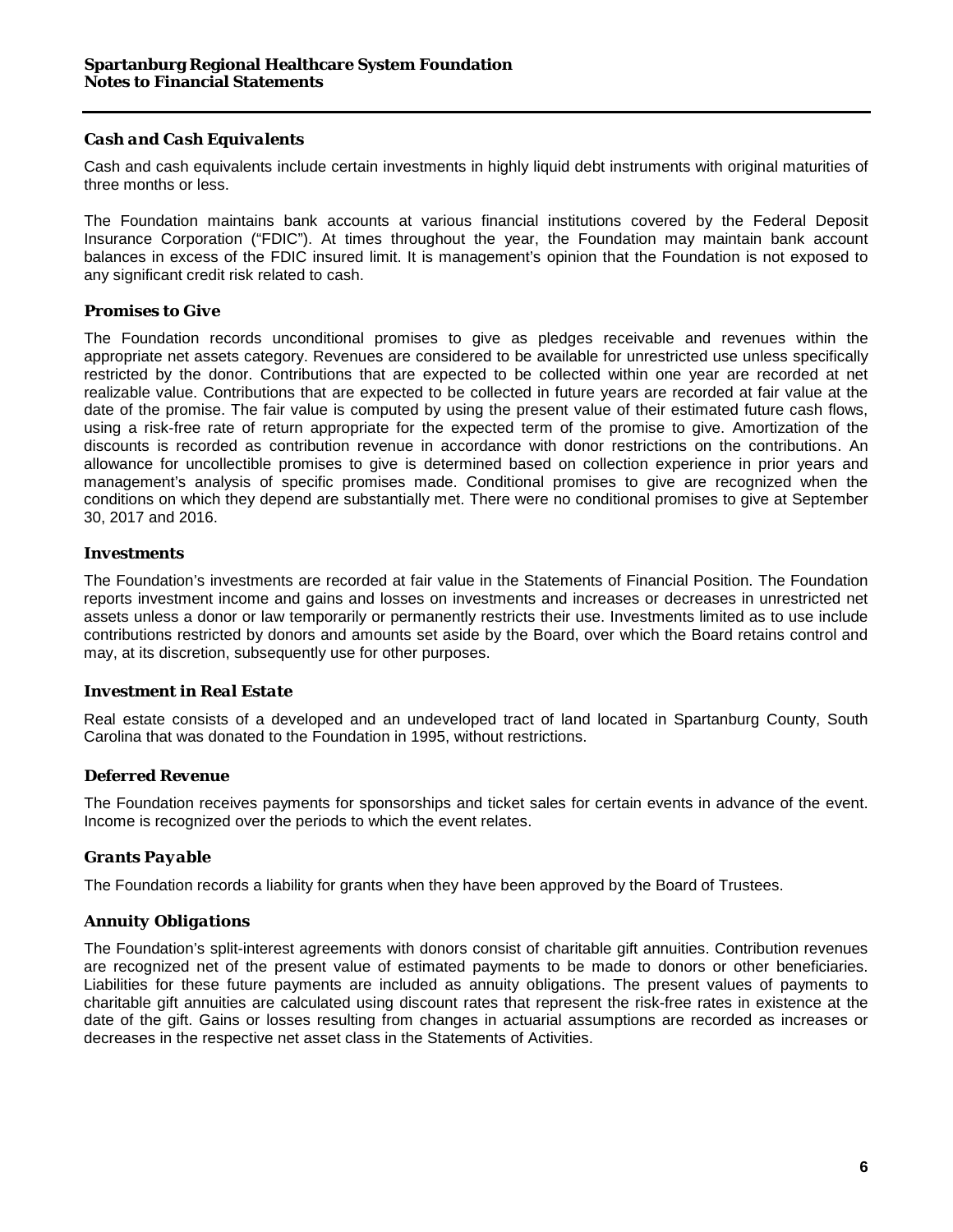## *Contributions*

Non-cash contributions are recorded at fair value on the date of contribution.

#### *Income Taxes*

The Foundation has been granted exemption from income taxes under Section 501(c)(3) of the Internal Revenue Code and, accordingly, no provision for income tax is recorded in the accompanying financial statements. The Foundation has determined that it does not have any unrecognized tax benefits or obligations as of September 30, 2017.

#### *New Accounting Pronouncements*

In May 2015, the FASB issued ASU 2015-07, *Fair Value Measurement (Topic 820): Disclosures for Investments in Certain Entities That Calculate Net Asset Value per Share (or Its Equivalent*) ("ASU 2015-07"). ASU 2015-07 removes the requirement to categorize investments for which fair value is measured using the net asset value of the investment as a practical expedient within the fair value hierarchy. ASU 2015-07 also removes the requirement to make certain disclosures for all investments that are eligible to be measured at fair value using the net asset value as a practical expedient. Investments for which the practical expedient is not applied will continue to be included in the fair value hierarchy. The requirements of ASU 2015-07 are effective for non-public business entities for fiscal years beginning after December 15, 2016 with early adoption permitted.

In August 2016, the FASB issued ASU 2016-14, *Not-for-Profit Entities (Topic 958): Presentation of Financial Statements of Not-for-Profit Entities*, ("ASU 2016-14"). The provisions of ASU 2016-14 are intended to simplify and improve the presentation of net assets, as well as information regarding liquidity, financial performance and cash flows. The most significant changes in the new standard include:

- Revises the net asset classification to two classes (net assets with donor restrictions and net assets without donor restrictions) instead of the previous three.
- Enhances disclosures for self-imposed limits on the use of resources without donor-imposed restrictions and the composition of net assets with donor restrictions.
- Requires the presentation of expenses by nature as well as function, including an analysis of expenses showing the relationship between functional and natural classification for all expenses.
- Requires qualitative disclosures on how a not-for-profit manages its available liquid resources.
- Requires quantitative disclosures that communicate the availability of financial assets to meet cash needs for general expenditures within one year of the statement of financial position date.
- Allows for a choice between the direct and indirect method of reporting operating cash flows; presentation of the indirect reconciliation is no longer required if using the direct method.

This guidance will be effective for annual financial statements issued for fiscal years beginning after December 15, 2017 with early adoption permitted. The Foundation is currently evaluating the impact of adopting the new standard on its financial statements.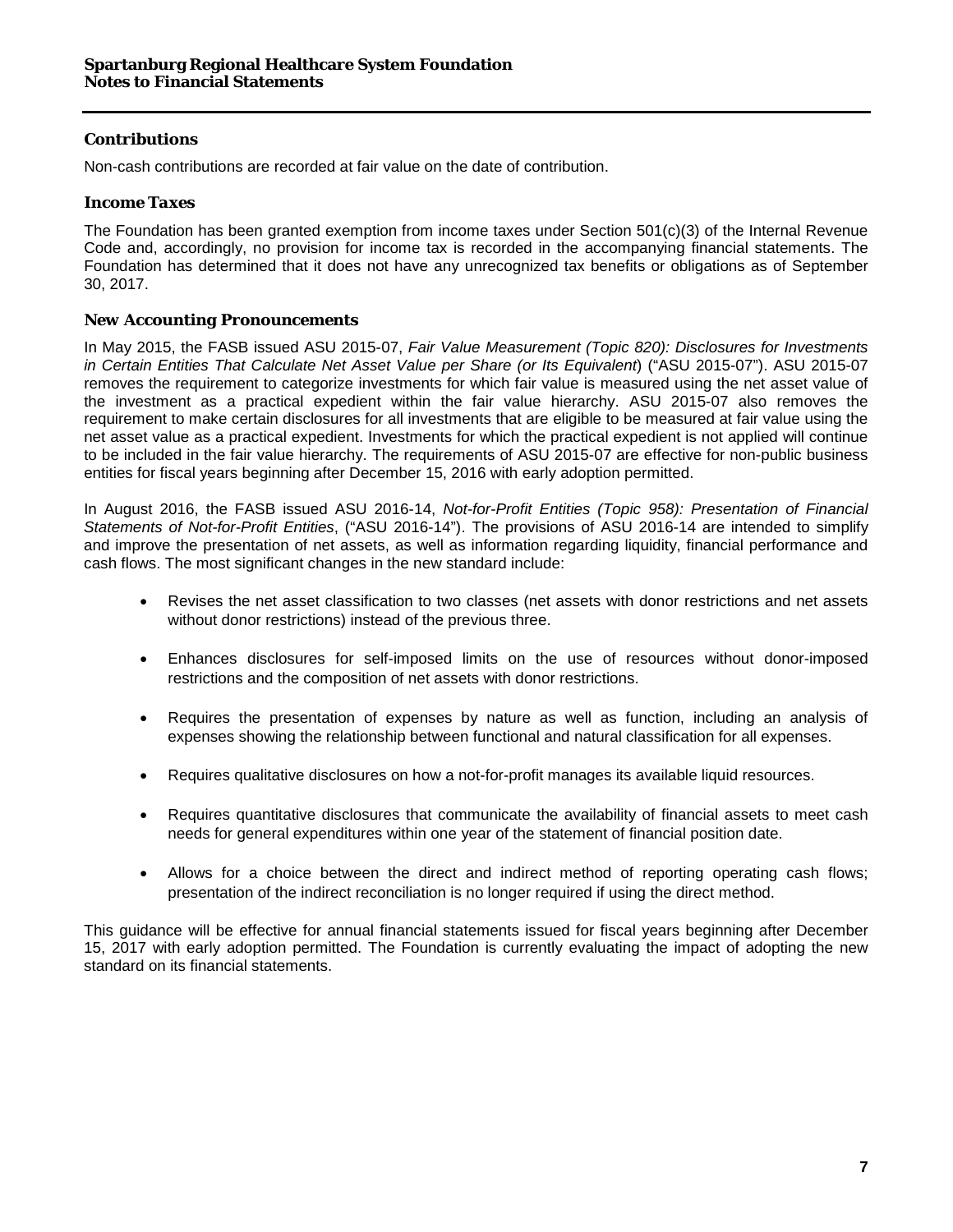#### **Pledges Receivable** 2.

Unconditional promises to give are included in the financial statements as pledges receivable and revenue of the appropriate net asset category. Pledge payments scheduled to be received after one year are discounted at approximately 4%. Amortization of the discount is recorded as additional contribution revenue in accordance with donor-imposed restrictions, if any.

Unconditional promises to give include the following at September 30, 2017 and 2016:

|                                                                                    |                     |                    |     | 2017                                    |      |                                         |    |                               |
|------------------------------------------------------------------------------------|---------------------|--------------------|-----|-----------------------------------------|------|-----------------------------------------|----|-------------------------------|
|                                                                                    | <b>Unrestricted</b> |                    |     | <b>Temporarily</b><br><b>Restricted</b> |      | <b>Permanently</b><br><b>Restricted</b> |    | Total                         |
| Due in one year or less<br>Due in one to five years<br>Due in more than five years |                     | 45,044<br>3,894    | S   | 2,398,498<br>3,296,966<br>144           | \$   | 25,000<br>50,000                        | S  | 2,468,542<br>3,350,860<br>144 |
| Less discount                                                                      |                     | 48,938<br>(544)    |     | 5,695,608<br>(429,027)                  |      | 75,000<br>(5,623)                       |    | 5,819,546<br>(435,194)        |
| Less allowance for doubtful accounts                                               |                     | (5, 873)<br>42.521 |     | (481,357)<br>4.785.224                  |      | (9,000)<br>60.377                       | S. | (496,230)<br>4.888.122        |
|                                                                                    |                     |                    |     |                                         | 2016 |                                         |    |                               |
|                                                                                    | <b>Unrestricted</b> |                    |     | Temporarily<br><b>Restricted</b>        |      | <b>Permanently</b><br><b>Restricted</b> |    | Total                         |
| Due in one year or less                                                            | S                   | 30,238             | \$. | 4,573,477                               | \$   | 264                                     | \$ | 4,603,979                     |
| Due in one to five years                                                           |                     | 23,364             |     | 2,381,303                               |      |                                         |    | 2,404,667                     |
| Due in more than five years                                                        |                     | 725                |     | 3,996                                   |      |                                         |    | 4,721                         |
|                                                                                    |                     | 54,327             |     | 6,958,776                               |      | 264                                     |    | 7,013,367                     |
| Less discount                                                                      |                     | (4,019)            |     | (573, 383)                              |      |                                         |    | (577, 402)                    |
| Less allowance for doubtful accounts                                               |                     | (8,319)            |     | (487,450)                               |      | (32)                                    |    | (495,801)                     |
|                                                                                    |                     | <u>41,989</u>      |     | 5,897,943                               |      | 232                                     |    | 5,940,164                     |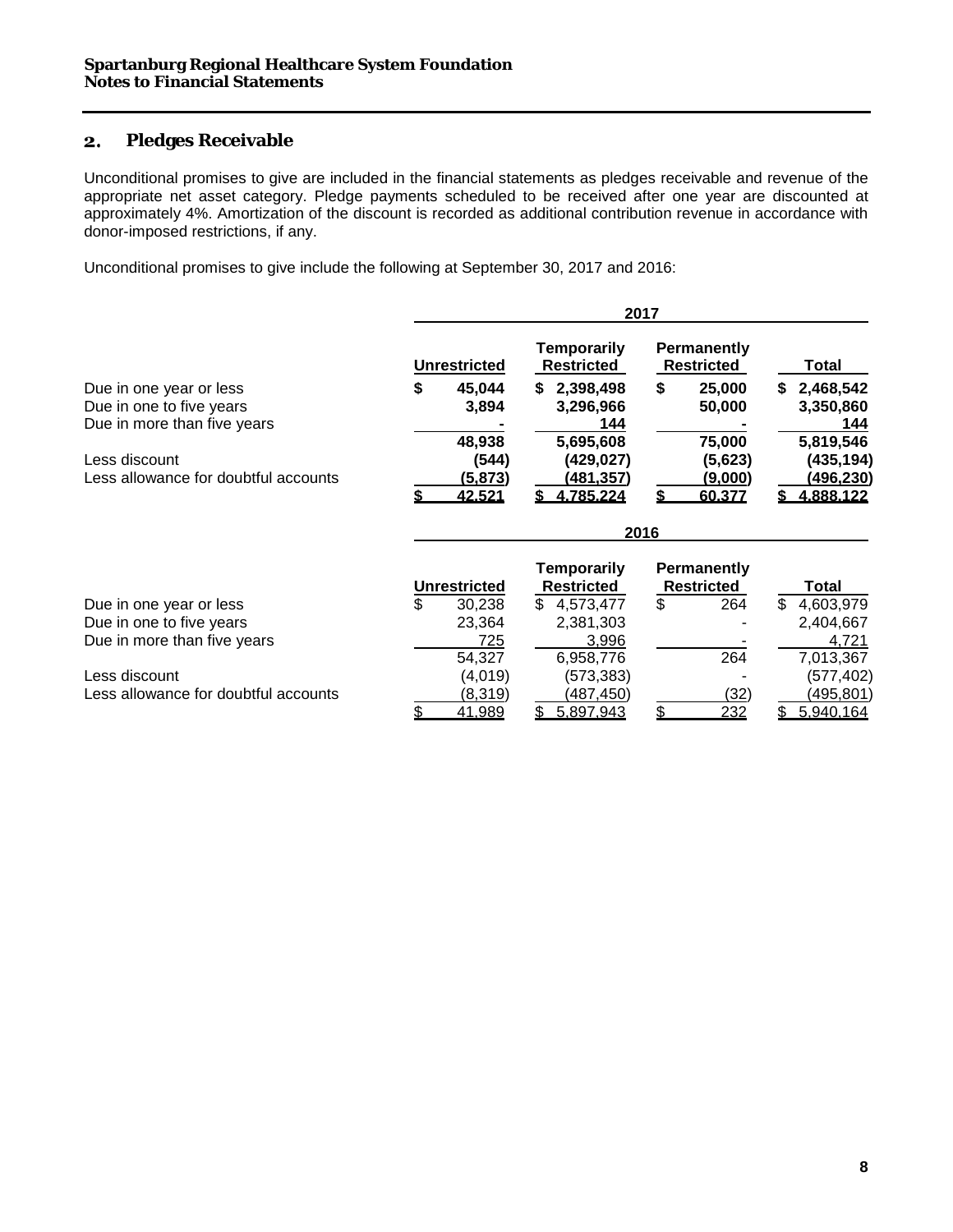#### **Investments** 3.

Investments consist of the following at September 30, 2017 and 2016:

|                                                                           | 2017 |            |    | 2016       |
|---------------------------------------------------------------------------|------|------------|----|------------|
| Investments limited as to use:                                            |      |            |    |            |
| By Board for endowment                                                    | \$   | 1,221,821  | \$ | 1,087,235  |
| By Board for program                                                      |      | 155,757    |    | 105,757    |
| By Board for capital expansion                                            |      | 4,732,477  |    | 4,211,428  |
| Restricted by donors                                                      |      | 28,172,799 |    | 22,606,689 |
|                                                                           |      | 34,282,854 |    | 28,011,109 |
| Unrestricted investments                                                  |      | 14,536,658 |    | 13,294,127 |
|                                                                           |      | 48,819,512 |    | 41,305,236 |
| Cash and cash equivalents<br>Equity securities including mutual funds and | \$   | 3,838,139  | \$ | 1,682,960  |
| exchange traded funds                                                     |      | 22,499,056 |    | 18,825,873 |
| Fixed income                                                              |      | 12,819,555 |    | 12,499,114 |
| Marketable alternative funds                                              |      | 5,107,430  |    | 4,389,506  |
| Alternative investments                                                   |      | 4,555,332  |    | 3,907,783  |
|                                                                           | \$   | 48,819,512 | \$ | 41.305.236 |

The Foundation has adopted investment policies and monitors the allocation of investments between types of investments.

Investment income as of September 30, 2017 and 2016 is summarized as follows:

|                                   | <u>2017</u>     |    |            |  |
|-----------------------------------|-----------------|----|------------|--|
| Interest and dividend income      | \$<br>922.969   | S  | 901,604    |  |
| Net realized and unrealized gains | 3,979,549       |    | 1,475,923  |  |
| Investment fees                   | (125,030)       |    | (122, 992) |  |
|                                   | \$<br>4,777,488 | \$ | 2,254,535  |  |

#### **Fair Value Disclosures**  $\boldsymbol{4}$

Fair value as defined under generally accepted accounting principles is an exit price, representing the price that would be received to sell an asset or paid to transfer a liability in an orderly transaction between market participants at the measurement date. Generally accepted accounting principles establish a three-tier fair value hierarchy, which prioritizes the inputs used in measuring fair value. These tiers include:

- Level 1: Observable inputs such as quoted prices in active markets.
- Level 2: Inputs other than quoted prices in active markets that are either directly or indirectly observable.
- Level 3: Unobservable inputs about which little or no market data exists, therefore requiring an entity to develop its own assumptions.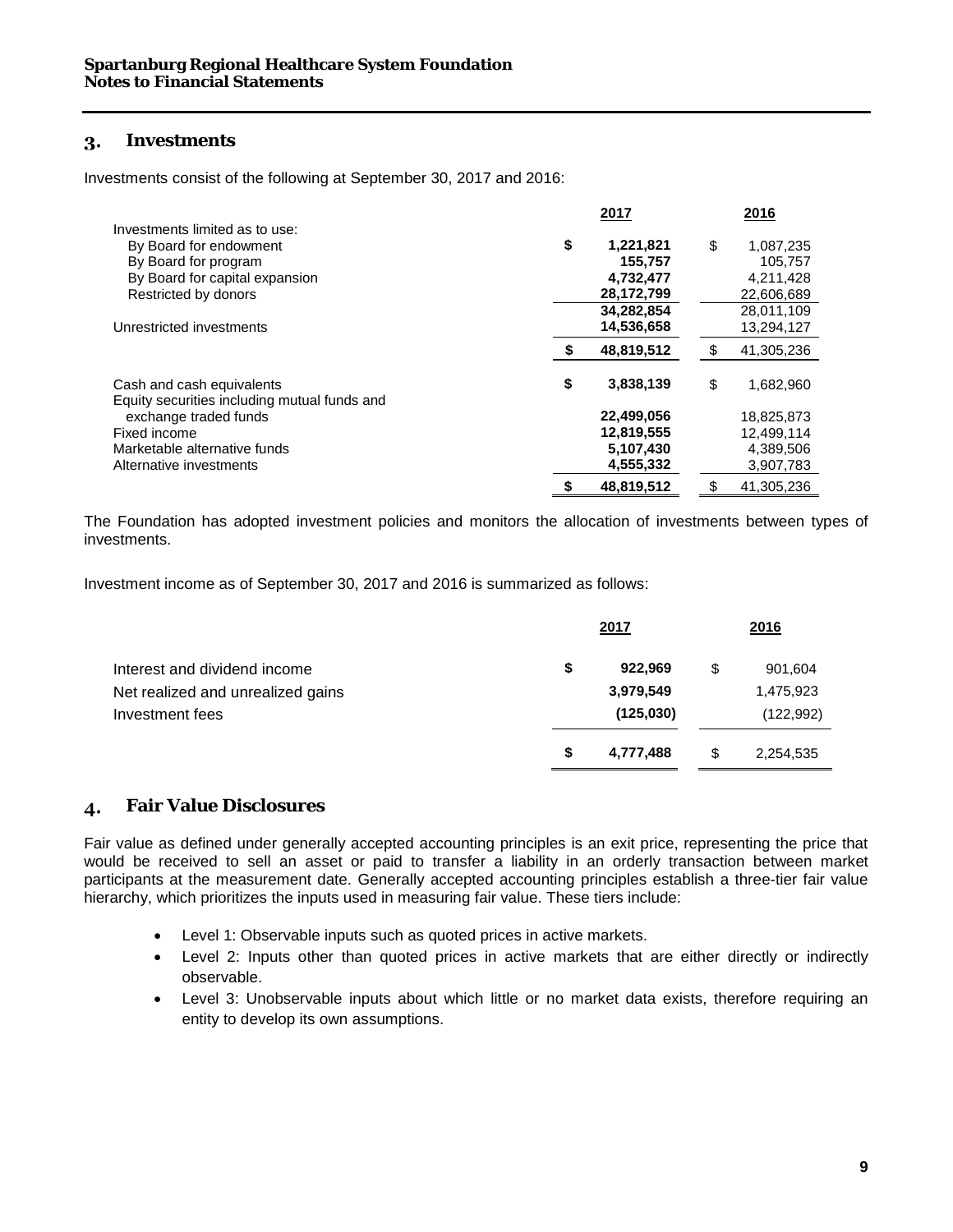Assets and liabilities are classified in their entirety based on the lowest level of input that is significant to the fair value measurement. Valuation techniques used need to maximize the use of observable inputs and minimize the use of unobservable inputs.

Following is a description of the valuation methodology used for assets measured at fair value:

#### *Equity securities, mutual funds and exchange traded funds:*

Equity securities are valued at the closing price reported on the active market on which the individual securities are traded. The resulting fair value estimate is a level 1 measure. Exchange traded funds and mutual funds are public investment vehicles valued using the Net Asset Value ("NAV") provided by the administrator of the fund. The NAV is based on the value of the underlying assets owned by the fund, minus its liabilities, and then divided by the number of shares outstanding. The NAV is a quoted price in an active market and the resulting fair value estimate is a level 1 measure.

#### *Fixed income funds and bonds:*

Fixed income funds are public investment vehicles valued using the Net Asset Value ("NAV") provided by the administrator of the fund. The NAV is based on the value of the underlying assets owned by the fund, minus its liabilities, and then divided by the number of shares outstanding. The NAV is a quoted price in an active market and the resulting fair value estimate is a level 1 measure. Investments in U.S. Treasury bonds, corporate agency bonds and structure notes do not trade in active markets on the measurement date. Therefore, these investments are valued using inputs including yields currently available on comparable securities of issuers with similar credit ratings, recent market price quotations (where observable), bond spreads, and fundamental data relating to the issuer. The resulting fair value estimate is a level 2 measure.

#### *Marketable alternative funds:*

Marketable alternative funds are public investment vehicles valued using the Net Asset Value ("NAV") provided by the administrator of the fund. The NAV is based on the value of the underlying assets owned by the fund, minus its liabilities, and then divided by the number of shares outstanding. The NAV is a quoted price in an active market and the resulting fair value estimate is a level 1 measure.

#### *Alternative investments:*

The recorded market price for alternative investments is at the fund's NAV estimated by the individual investment manager of the fund taking into account such factors as the financial condition of each investee, economic and market conditions affecting their operations, any changes in management, the length of time since the initial investment, recent arm's-length transactions involving the securities of the investee, the value of similar securities issued by companies in the same or similar businesses, the underlying investments held by the fund and limited marketability of the portfolio. The fair value in such investments is subject to review by the Foundation and independent annual financial statement audits of these investments. The resulting fair value estimates for these alternative investments are level 3.

For level 3 assets, the Foundation's management in consultation with its investment committee and a third-party investment advisory firm, determines the fair value measurement valuation policies and procedures. At least annually, management and the investment committee determine whether the current valuation techniques used in the fair value measurements are still appropriate and evaluate and adjust unobservable inputs used in the fair value measurements based on current market conditions and third-party information. There were no changes in the valuation techniques during 2017 and 2016.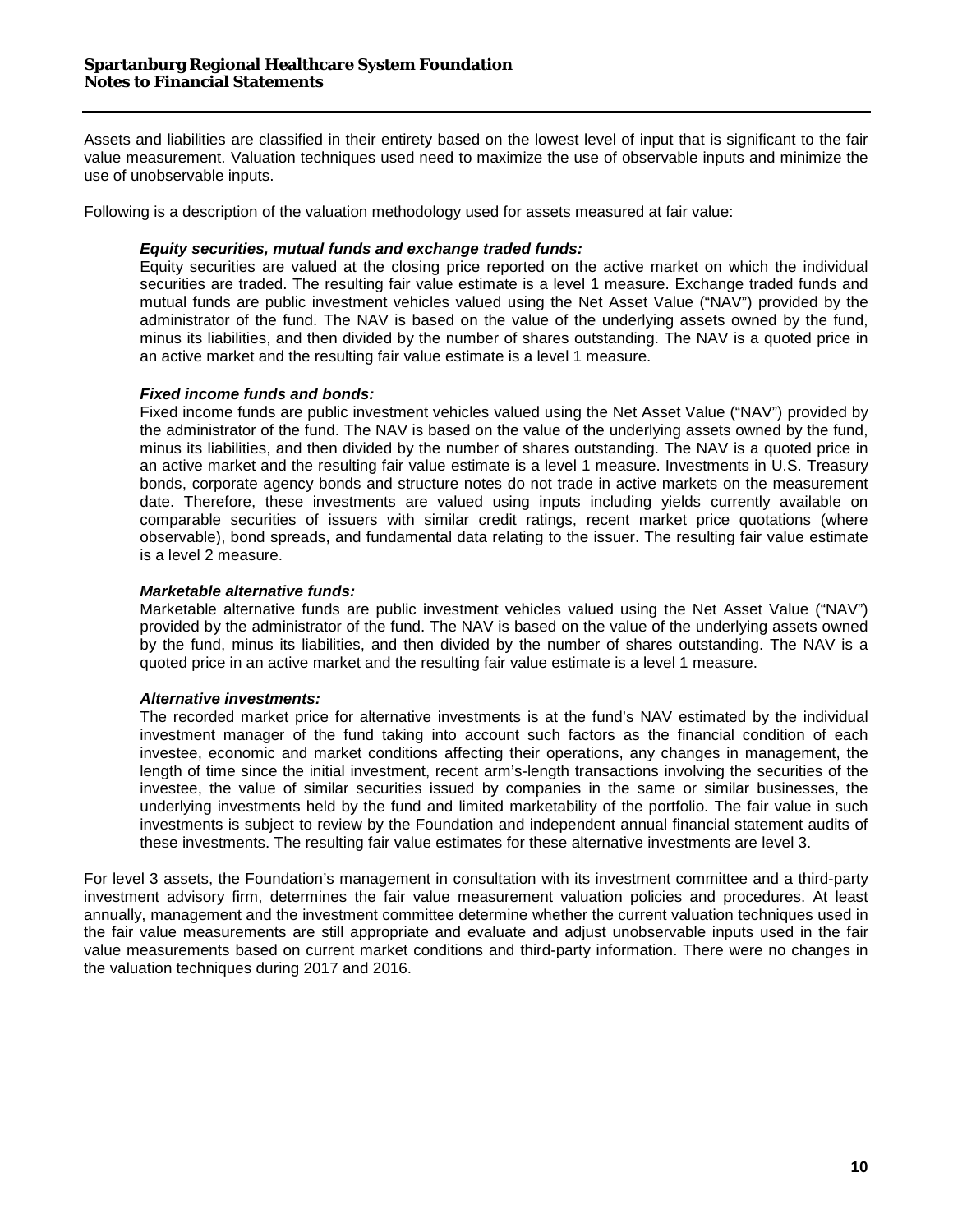The preceding methods described may produce a fair value calculation that may not be indicative of net realizable value or reflective of future fair values. Furthermore, although the Foundation believes its valuation methods are appropriate and consistent with other market participants, the use of different methodologies or assumptions to determine the fair value of certain financial instruments could result in a different fair value measurement at the reporting date.

The following tables set forth by level within the fair value hierarchy the Foundation's assets accounted for at fair value on a recurring basis as of September 30, 2017 and 2016:

|                              |                  | Fair value measurements at September 30, 2017 using: |                      |    |                    |    |                  |  |  |  |
|------------------------------|------------------|------------------------------------------------------|----------------------|----|--------------------|----|------------------|--|--|--|
|                              |                  |                                                      | <b>Quoted prices</b> |    | <b>Significant</b> |    |                  |  |  |  |
|                              |                  |                                                      | in active markets    |    | other              |    | Significant      |  |  |  |
|                              | Fair value at    |                                                      | for identical        |    | observable         |    | unobservable     |  |  |  |
|                              | September 30,    |                                                      | assets               |    | inputs             |    | inputs           |  |  |  |
|                              | 2017             |                                                      | (Level 1 inputs)     |    | (Level 2 inputs)   |    | (Level 3 inputs) |  |  |  |
| Investments:                 |                  |                                                      |                      |    |                    |    |                  |  |  |  |
| Equity securities mutual     |                  |                                                      |                      |    |                    |    |                  |  |  |  |
| funds and exchange           |                  |                                                      |                      |    |                    |    |                  |  |  |  |
| traded funds:                |                  |                                                      |                      |    |                    |    |                  |  |  |  |
| U.S. large cap equity        | \$<br>9,198,934  | \$                                                   | 9,198,934            | \$ |                    | \$ |                  |  |  |  |
| U.S. mid cap equity          | 1,438,930        |                                                      | 1,438,930            |    |                    |    |                  |  |  |  |
| Europe, Asia and             |                  |                                                      |                      |    |                    |    |                  |  |  |  |
| Far East equity              | 5,416,528        |                                                      | 5,416,528            |    |                    |    |                  |  |  |  |
| European large cap           |                  |                                                      |                      |    |                    |    |                  |  |  |  |
| equity                       | 1,106,280        |                                                      | 1,106,280            |    |                    |    |                  |  |  |  |
| Japanese large cap<br>equity | 1,035,785        |                                                      | 1,035,785            |    |                    |    |                  |  |  |  |
| Asia ex-Japan Equity         | 1,836,447        |                                                      | 1,836,447            |    |                    |    |                  |  |  |  |
| <b>Emerging markets</b>      |                  |                                                      |                      |    |                    |    |                  |  |  |  |
| equity                       | 2,466,152        |                                                      | 2,466,152            |    |                    |    |                  |  |  |  |
|                              | 22,499,056       |                                                      | 22,499,056           |    |                    |    |                  |  |  |  |
| Fixed income:                |                  |                                                      |                      |    |                    |    |                  |  |  |  |
| U.S. fixed income and        |                  |                                                      |                      |    |                    |    |                  |  |  |  |
| fixed income funds           | 11,322,261       |                                                      | 9,232,207            |    | 2,090,054          |    |                  |  |  |  |
| Corporate bonds              | 1,497,294        |                                                      |                      |    | 1,497,294          |    |                  |  |  |  |
|                              | 12,819,555       |                                                      | 9,232,207            |    | 3,587,348          |    |                  |  |  |  |
| Marketable alternative       |                  |                                                      |                      |    |                    |    |                  |  |  |  |
| funds:                       |                  |                                                      |                      |    |                    |    |                  |  |  |  |
| Real estate and              |                  |                                                      |                      |    |                    |    |                  |  |  |  |
| infrastructure               | 3,218,423        |                                                      | 3,218,423            |    |                    |    |                  |  |  |  |
| Hard assets                  | 1,089,113        |                                                      | 1,089,113            |    |                    |    |                  |  |  |  |
| Hedge funds                  | 799,894          |                                                      | 799,894              |    |                    |    |                  |  |  |  |
|                              | 5,107,430        |                                                      | 5,107,430            |    |                    |    |                  |  |  |  |
|                              |                  |                                                      |                      |    |                    |    |                  |  |  |  |
| Alternative instruments      | 4,555,333        |                                                      |                      |    |                    |    | 4,555,333        |  |  |  |
|                              | \$<br>44,981,374 | \$                                                   | 36,838,693           | \$ | 3,587,348          | \$ | 4,555,333        |  |  |  |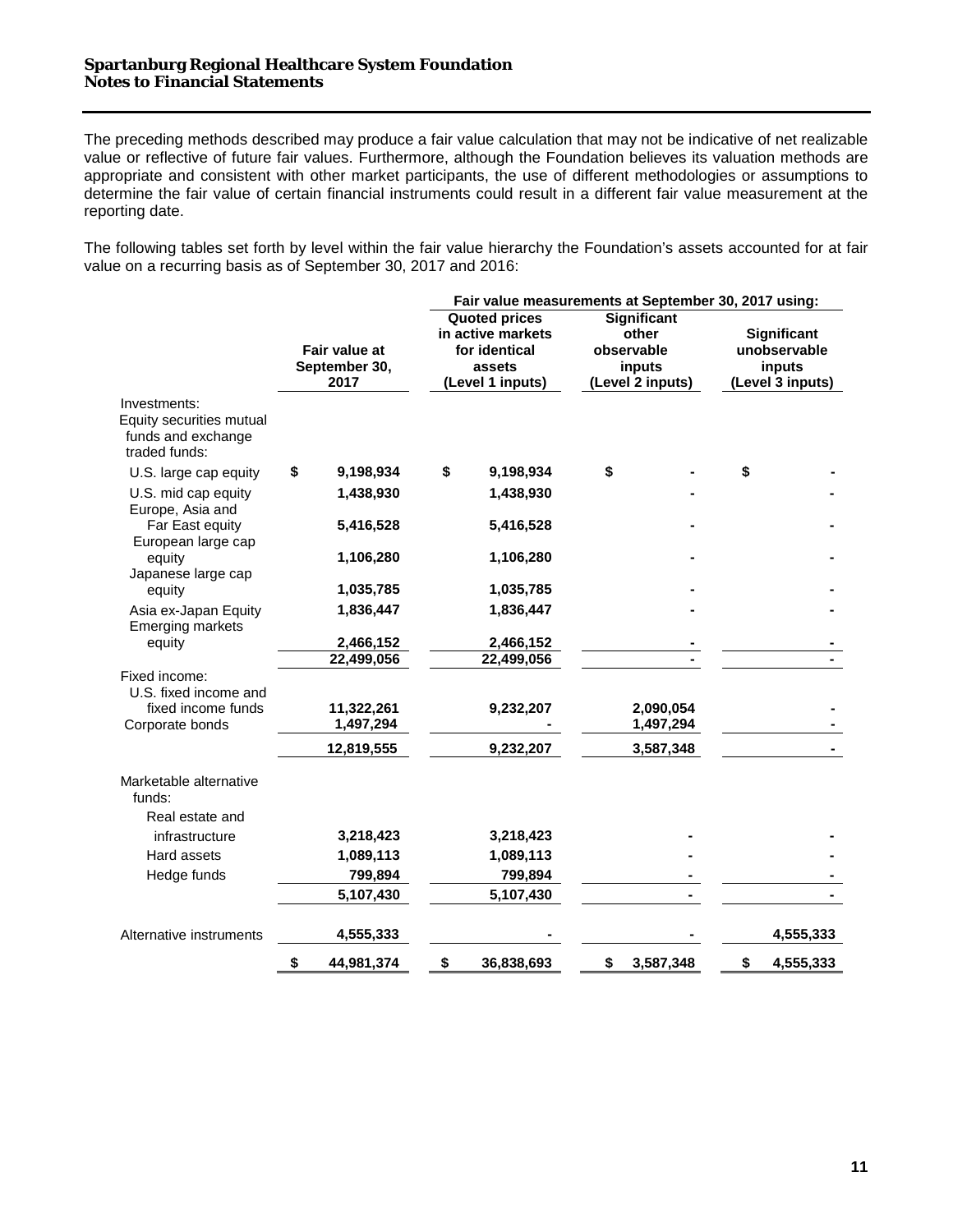|                                                                                 |                                        | Fair value measurements at September 30, 2016 using:                                        |                                                                         |                                                                  |  |  |  |  |
|---------------------------------------------------------------------------------|----------------------------------------|---------------------------------------------------------------------------------------------|-------------------------------------------------------------------------|------------------------------------------------------------------|--|--|--|--|
|                                                                                 | Fair value at<br>September 30,<br>2016 | <b>Quoted prices</b><br>in active<br>markets<br>for identical<br>assets<br>(Level 1 inputs) | <b>Significant</b><br>other<br>observable<br>inputs<br>(Level 2 inputs) | <b>Significant</b><br>unobservable<br>inputs<br>(Level 3 inputs) |  |  |  |  |
| Investments:<br>Equity securities mutual<br>funds and exchange<br>traded funds: |                                        |                                                                                             |                                                                         |                                                                  |  |  |  |  |
| U.S. large cap equity                                                           | \$<br>7,509,357                        | \$<br>7,509,357                                                                             | \$                                                                      | \$                                                               |  |  |  |  |
| U.S. mid cap equity                                                             | 2,250,935                              | 2,250,935                                                                                   |                                                                         |                                                                  |  |  |  |  |
| U.S. small cap equity<br>Europe, Asia and                                       | 397,310                                | 397,310                                                                                     |                                                                         |                                                                  |  |  |  |  |
| Far East equity<br>European large cap                                           | 3,038,480                              | 3,038,480                                                                                   |                                                                         |                                                                  |  |  |  |  |
| equity<br>Japanese large cap                                                    | 1,446,716                              | 1,446,716                                                                                   |                                                                         |                                                                  |  |  |  |  |
| equity                                                                          | 687,117                                | 687,117                                                                                     |                                                                         |                                                                  |  |  |  |  |
| Asia ex-Japan Equity<br><b>Emerging markets</b>                                 | 1,578,360                              | 1,578,360                                                                                   |                                                                         |                                                                  |  |  |  |  |
| equity                                                                          | 1,917,598                              | 1,917,598                                                                                   |                                                                         |                                                                  |  |  |  |  |
|                                                                                 | 18,825,873                             | 18,825,873                                                                                  |                                                                         |                                                                  |  |  |  |  |
| Fixed income:<br>U.S. fixed income                                              |                                        |                                                                                             |                                                                         |                                                                  |  |  |  |  |
| funds                                                                           | 12,047,320                             | 8,194,067                                                                                   | 3,853,253                                                               |                                                                  |  |  |  |  |
| Corporate bonds                                                                 | 451,794                                |                                                                                             | 451,794                                                                 |                                                                  |  |  |  |  |
|                                                                                 | 12,499,114                             | $\overline{8,}194,067$                                                                      | 4,305,047                                                               |                                                                  |  |  |  |  |
| Marketable alternative<br>funds:                                                |                                        |                                                                                             |                                                                         |                                                                  |  |  |  |  |
| Real estate and                                                                 |                                        |                                                                                             |                                                                         |                                                                  |  |  |  |  |
| infrastructure<br>Hard assets                                                   | 2,790,411<br>548,544                   | 2,790,411<br>548,544                                                                        |                                                                         |                                                                  |  |  |  |  |
| Hedge funds                                                                     | 1,050,551                              | 1,050,511                                                                                   |                                                                         |                                                                  |  |  |  |  |
|                                                                                 | 4,389,506                              | 4,389,506                                                                                   |                                                                         |                                                                  |  |  |  |  |
|                                                                                 |                                        |                                                                                             |                                                                         |                                                                  |  |  |  |  |
| Alternative instruments                                                         | 3,907,783                              |                                                                                             |                                                                         | 3,907,783                                                        |  |  |  |  |
|                                                                                 | 39,622,276<br>\$                       | \$<br>31,409,446                                                                            | \$<br>4,305,047                                                         | \$<br>3,907,783                                                  |  |  |  |  |

Investments, described in Note 3, are held at fair value and included in the table above except cash and cash equivalents totaling \$3,838,139 and \$1,682,960 at September 30, 2017 and 2016, respectively, which are held by the investment manager for investment.

The following is a description of the alternative investments held by the Foundation:

The Foundation has an alternative investment in a private equity partnership of \$540,414 and \$644,585 as of September 30, 2017 and 2016, respectively. The Foundation has committed a total of \$1,000,000 and has unfunded commitments as of September 30, 2017 and 2016 of \$111,292. This partnership invests in twenty-four private equity partnerships whose objectives are to achieve diversification within the private equity asset classes (including, without limitation, investments relating to buy-outs, buy-ins, build ups, recapitalizations, consolidations and other acquisition transactions, investments that provide capital for business growth or fundamental business change, investments in financially or operationally troubled companies, investments involving other corporate finance transactions and venture capital investments).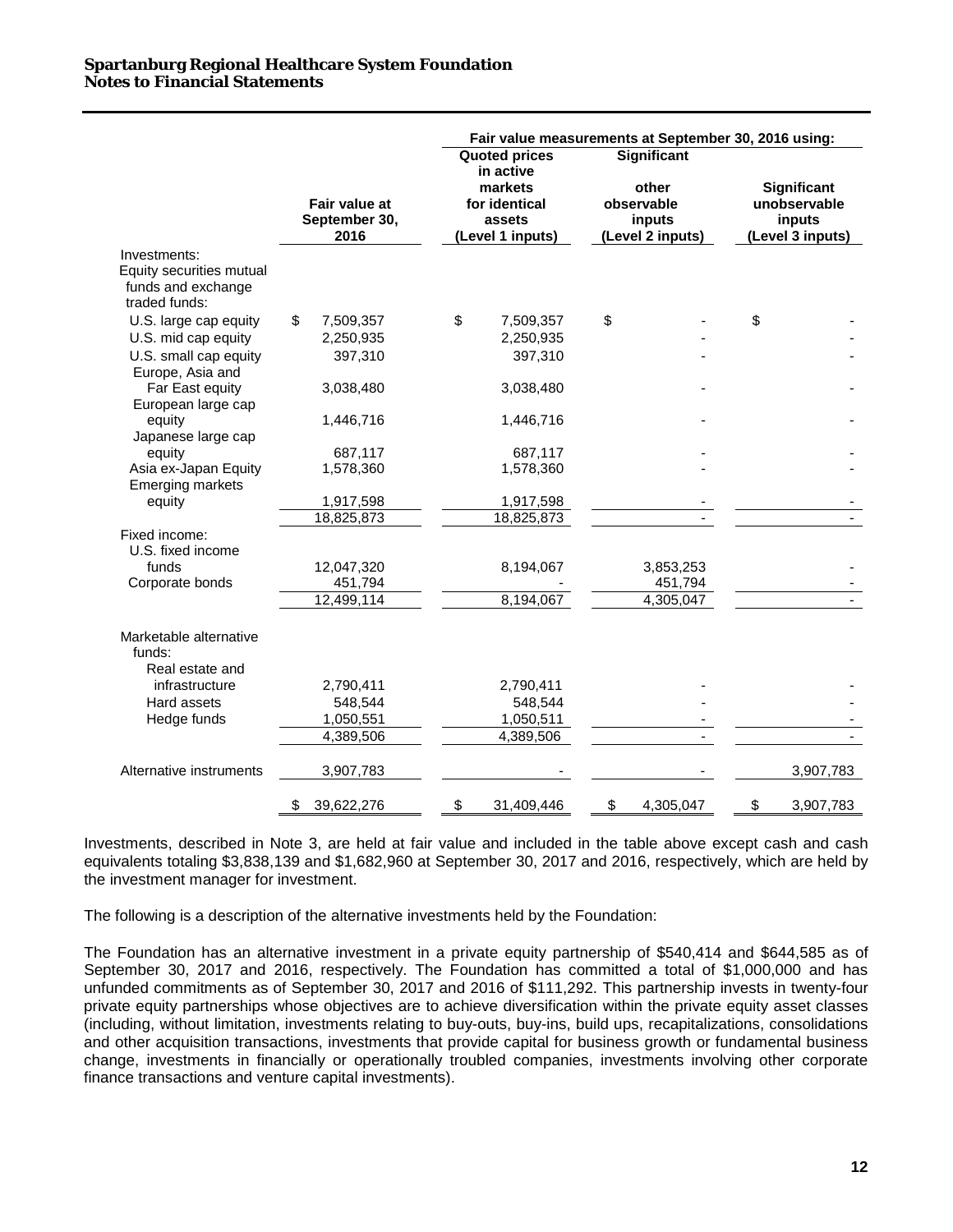The partnership will terminate upon the earlier of 15 years from the date the Partnership commenced or upon termination of the investments in the underlying partnerships.

The Foundation has an alternative investment in a multi-strategy hedge fund of \$140,570 and \$2,776,768 as of September 30, 2017 and 2016, respectively. The fund's investment objective is to generate consistent capital appreciation over the long term, with relatively low volatility and low correlation with traditional and fixed income markets. The fund has no committed amounts and redemption of shares can, at the fund manager's discretion, be accepted quarterly at the fund's NAV.

The Foundation has an alternative investment in a private investment fund of \$337,079 and \$142,975 as of September 30, 2017 and 2016, respectively. The fund's investment objective is to construct a portfolio of investments diversified by sector, county, and deal type, which collectively capture the mid-market growth opportunities in Latin America. The Foundation has committed a total of \$750,000 and has unfunded commitments as of September 30, 2017 and 2016 of \$439,167 and \$596,455, respectively.

The Foundation has an alternative investment in a private investment fund of \$301,213 and \$343,457 as of September 30, 2017 and 2016, respectively. The fund's investment objective is to achieve attractive risk-adjusted returns by investing globally across a diverse set of corporate and direct real estate assets. The Foundation has committed a total of \$500,000 and has unfunded commitments as of September 30, 2017 and 2016 of \$200,718 and \$193,007, respectively.

The Foundation has an alternative investment in a private investment fund of \$167,862 as of September 30, 2017. The fund's investment objective is to achieve current returns as well as long-term capital appreciation through investments within the equity and debt securities market. The Foundation has committed a total of \$500,000 and has unfunded commitments as of September 30, 2017 and 2016 of \$334,142 and \$500,000, respectively.

The Foundation has an alternative investment in a private investment fund of \$127,302 as of September 30, 2017. The fund's investment objective is to construct an appropriately diversified, return-enhancing portfolio with imbedded flexibility with respect to strategy, stage of business development and other related factors through the investment market. The Foundation has committed a total of \$1,000,000 and has unfunded commitments as of September 30, 2017 of \$870,120.

The Foundation has an alternative investment in hedge fund of \$340,893 as of September 30, 2017. The fund is a special purpose vehicle that invests in other alternative investments. The fund has no committed amounts and redemption of shares can, at the fund manager's discretion, be accepted quarterly at the fund's NAV.

The Foundation has an alternative investment in a private hedge fund of \$2,600,000 as of September 30, 2017. The fund's investment objective is to generate a superior absolute and risk-adjusted rate of return, with low performance volatility and low correlation with global equity and fixed-income markets, over a full market cycle and to preserve capital during challenging market environments. The fund has no committed amounts and redemption of shares can, at the fund manager's discretion, be accepted quarterly at the fund's NAV.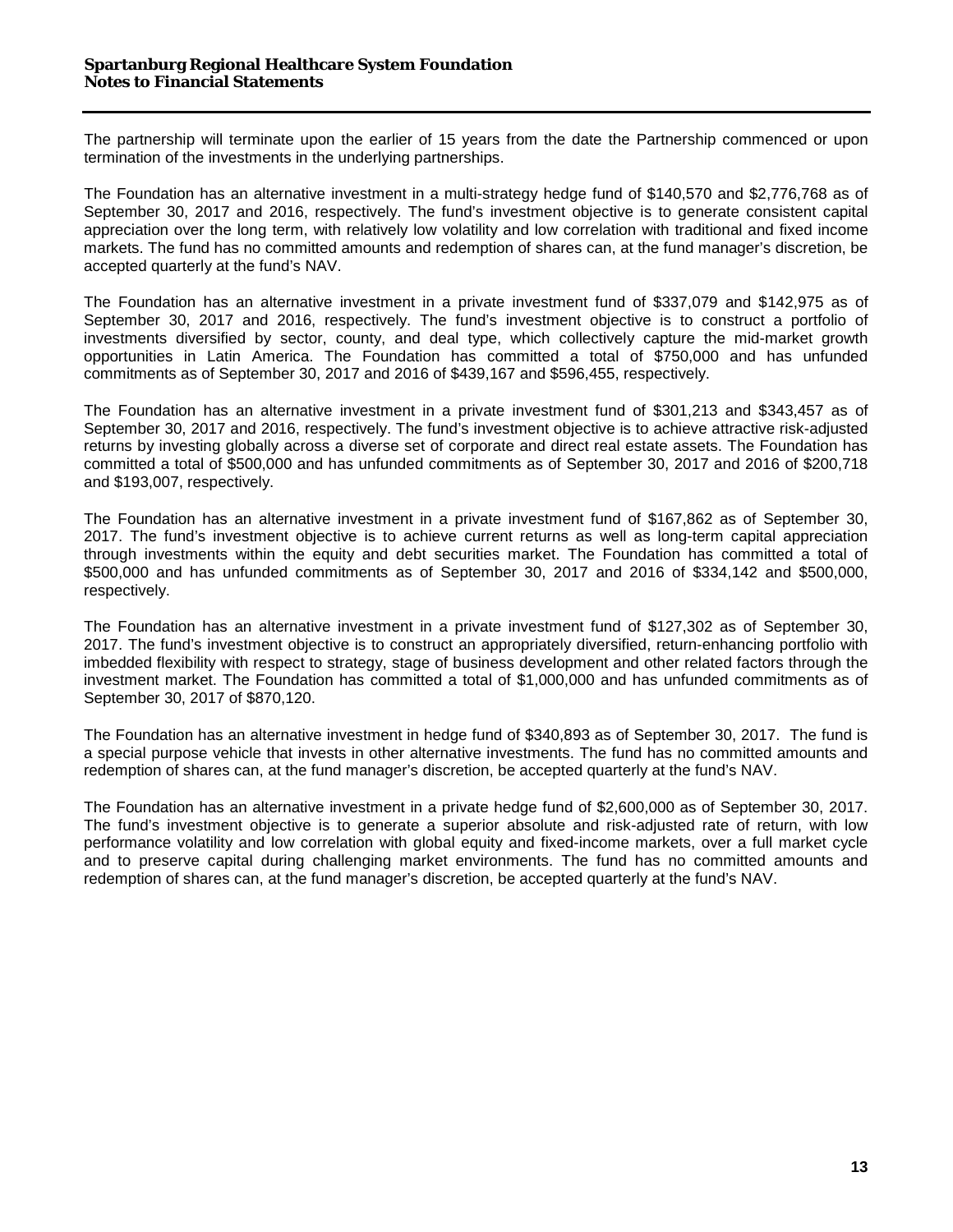The following table illustrates the activity of level 3 assets measured at fair value on a recurring basis for the years ended September 30, 2017 and 2016

|                                         | <b>Alternative</b><br><b>Investment</b><br>in Private<br><b>Equity</b><br>Partnership | <b>Alternative</b><br><b>Investment</b><br>in Multi-<br><b>Strategy</b><br><b>Hedge Fund</b> |                          |               |           |      | <b>Alternative</b><br><b>Investment</b><br>in Private<br><b>Investment</b><br>Fund |    | <b>Alternative</b><br><b>Investment</b><br>in Private<br><b>Investment</b><br><b>Fund</b> | <b>Alternative</b><br><b>Investment</b><br>in Private<br><b>Investment</b><br>Fund |           | <b>Alternative</b><br><b>Investment</b><br>in Private<br><b>Investment</b><br>Fund |         | <b>Alternative</b><br><b>Investment</b><br>in Private<br><b>Investment</b><br>Fund |    | <b>Alternative</b><br><b>Investment</b><br>in Private<br><b>Hedge Fund</b> |  | <b>Totals</b> |
|-----------------------------------------|---------------------------------------------------------------------------------------|----------------------------------------------------------------------------------------------|--------------------------|---------------|-----------|------|------------------------------------------------------------------------------------|----|-------------------------------------------------------------------------------------------|------------------------------------------------------------------------------------|-----------|------------------------------------------------------------------------------------|---------|------------------------------------------------------------------------------------|----|----------------------------------------------------------------------------|--|---------------|
| Fair value at September                 |                                                                                       |                                                                                              |                          |               |           |      |                                                                                    |    |                                                                                           |                                                                                    |           |                                                                                    |         |                                                                                    |    |                                                                            |  |               |
| 30, 2015                                | \$<br>669,214                                                                         | \$                                                                                           | 5,232,756                | $\mathcal{S}$ | 57,750    | - \$ |                                                                                    | \$ |                                                                                           | \$                                                                                 |           | \$                                                                                 |         | \$                                                                                 | \$ | 5,959,720                                                                  |  |               |
| Purchases                               |                                                                                       |                                                                                              | 100,000                  |               | 95,795    |      | 306,993                                                                            |    |                                                                                           |                                                                                    |           |                                                                                    |         |                                                                                    |    | 502,788                                                                    |  |               |
| Sales/distributions                     | (58,000)                                                                              |                                                                                              | (2,000,000)              |               |           |      | (13, 490)                                                                          |    |                                                                                           |                                                                                    |           |                                                                                    |         |                                                                                    |    | (2,071,490)                                                                |  |               |
| Unrealized gains<br>(losses)            | 33,371                                                                                |                                                                                              | (555,990)                |               | (10, 570) |      | 49,954                                                                             |    |                                                                                           |                                                                                    |           |                                                                                    |         |                                                                                    |    | (483, 235)                                                                 |  |               |
| Fair value at September<br>30, 2016     | \$<br>644,585                                                                         | \$.                                                                                          | 2,776,766                | \$            | 142,975   | \$.  | 343,457                                                                            | S. | ÷.                                                                                        | Ŝ                                                                                  |           | \$                                                                                 |         | \$<br>$\sim$                                                                       | \$ | 3,907,783                                                                  |  |               |
| Purchases                               |                                                                                       |                                                                                              | $\overline{\phantom{a}}$ |               | 182,047   |      | 50,526                                                                             |    | 176,999                                                                                   |                                                                                    | 206,944   |                                                                                    | 350,000 | 2,600,000                                                                          |    | 3,566,516                                                                  |  |               |
| Sales/distributions<br>Unrealized gains | (172, 241)                                                                            |                                                                                              | (2,670,840)              |               | (24, 123) |      | (127, 411)                                                                         |    | (11, 141)                                                                                 |                                                                                    | (75, 221) |                                                                                    |         |                                                                                    |    | (3,080,977)                                                                |  |               |
| (losses)                                | 68,070                                                                                |                                                                                              | 34,644                   |               | 36,180    |      | 34,641                                                                             |    | 2,004                                                                                     |                                                                                    | (4, 421)  |                                                                                    | (9,107) |                                                                                    |    | 162,011                                                                    |  |               |
| Fair value at September<br>30, 2017     | \$<br>540,414                                                                         | S.                                                                                           | 140,570                  | S.            | 337,079   | S    | 301,213                                                                            | S  | 167,862                                                                                   | S                                                                                  | 127,302   | S.                                                                                 | 340,893 | \$<br>2,600,000                                                                    | S  | 4,555,333                                                                  |  |               |

Unrealized gains and losses for each year are allocated between temporarily restricted change in net assets and unrestricted change in net assets based on the ratio of temporarily restricted and permanently restricted net assets and unrestricted net assets to total net assets at the end of each reporting period. There were no transfers into or out of level 3 during the years ended September 30, 2017 and 2016. The Foundation recognizes transfers between levels in the fair value hierarchy at the end of the reporting period.

#### 5. **Restrictions on Net Assets**

At September 30, unrestricted net assets consist of the following:

|                                                                                                                                                                                                                                                             |   | 2017                                                      |   | 2016                                            |
|-------------------------------------------------------------------------------------------------------------------------------------------------------------------------------------------------------------------------------------------------------------|---|-----------------------------------------------------------|---|-------------------------------------------------|
| Board restricted endowment for Cancer Chairs Fund<br>Board designated for Joe R. Utley Heart Resource Center<br>Board designated for Gibbs Cancer Center at Pelham<br>Board designated for Robert H. Chapman III Leadership Fund<br>Unrestricted net assets | S | 1,221,821<br>105.757<br>4,732,477<br>50,000<br>14,635,895 | S | 1,087,235<br>105.757<br>4,211,428<br>13,472,909 |
|                                                                                                                                                                                                                                                             |   | 20.745.950                                                |   | 18.877.329                                      |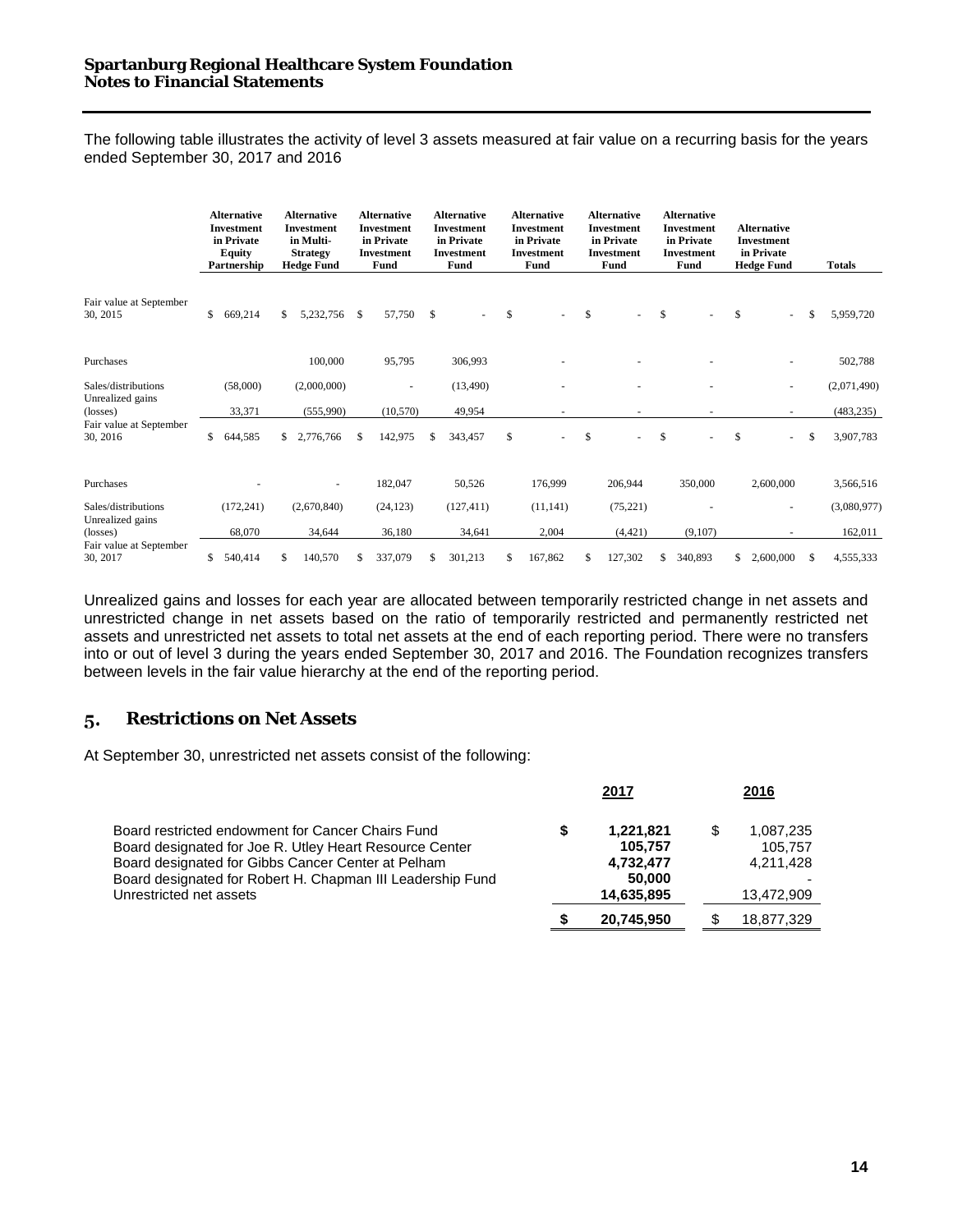At September 30, temporarily restricted net assets and permanently restricted net assets consist of the following:

|                            |                                  | 2017                             |                  |  |  |
|----------------------------|----------------------------------|----------------------------------|------------------|--|--|
|                            | Temporarily<br><b>Restricted</b> | Permanently<br><b>Restricted</b> | <b>Totals</b>    |  |  |
| Cancer designated funds    | \$<br>25,243,873                 | \$                               | \$<br>25,243,873 |  |  |
| Heart services funds       | 1,648,565                        | 27,073                           | 1,675,638        |  |  |
| Hospice funds              | 1,403,085                        |                                  | 1,403,085        |  |  |
| Community health funds     | 2,151,421                        | 100,000                          | 2,251,421        |  |  |
| Healing arts fund          | 619,780                          |                                  | 619,780          |  |  |
| <b>Education funds</b>     | 803,349                          | 346,237                          | 1,149,586        |  |  |
| Children's funds           | 498,609                          |                                  | 498,609          |  |  |
| Women's services funds     | 246,309                          |                                  | 246,309          |  |  |
| Facility improvement funds | 424,359                          |                                  | 424,359          |  |  |
|                            | 33,039,350<br>\$                 | \$<br>473,310                    | \$<br>33,512,660 |  |  |
|                            |                                  | 2016                             |                  |  |  |
|                            | Temporarily<br><b>Restricted</b> | Permanently<br><b>Restricted</b> | <u>Totals</u>    |  |  |
| Cancer designated funds    | \$<br>22,526,948                 | \$                               | \$<br>22,526,948 |  |  |
| Heart services funds       | 1,452,670                        | 27,073                           | 1,479,743        |  |  |
| Hospice funds              | 1,167,231                        |                                  | 1,167,231        |  |  |
| Community health funds     | 1,602,326                        |                                  | 1,602,326        |  |  |
| Healing arts fund          | 557,959                          |                                  | 557,959          |  |  |
| <b>Education funds</b>     | 660,325                          | 346,237                          | 1,006,562        |  |  |
| Children's funds           | 403,838                          |                                  | 403,838          |  |  |
| Women's services funds     | 226,546                          |                                  | 226,546          |  |  |
| Facility improvement funds | 361,335                          |                                  | 361,335          |  |  |
|                            | \$<br>28,959,178                 | \$<br>373,310                    | \$<br>29,332,488 |  |  |

#### **Endowment Funds** 6.

The Foundation's endowment funds consist of ten individual donor-restricted funds established for a variety of purposes, which are classified as permanently restricted and funds designated by the Board of Trustees to function as an endowment for the support of the Cancer Chairs Fund. Net assets associated with endowment funds, including funds designated by the Board of Trustees to function as endowments, are classified and reported based on the existence or absence of donor-imposed restrictions.

#### *Interpretation of Relevant Law*

Management has interpreted South Carolina's Uniform Prudent Management of Institutional Funds Act ("UPMIFA") as requiring the preservation of the fair value of the original gift as of the gift date of the donorrestricted endowment funds absent explicit donor stipulations to the contrary. As a result of this interpretation, the Foundation has classified as permanently restricted net assets (a) the original value of gifts donated to the permanent endowment, (b) the original value of subsequent gifts to the permanent endowment, and (c) accumulations to the permanent endowment made in accordance with the direction in the applicable gift instrument at the time the accumulation is added to the fund. The remaining portion of the donor-restricted endowment fund that is not classified in permanently restricted net assets is classified as temporarily restricted net assets until those amounts are appropriated for expenditure by the Foundation in a manner consistent with the standard of prudence prescribed by UPMIFA. In accordance with UPMIFA, the Foundation considers the following factors in making a determination to appropriate or accumulate donor-restricted endowment funds: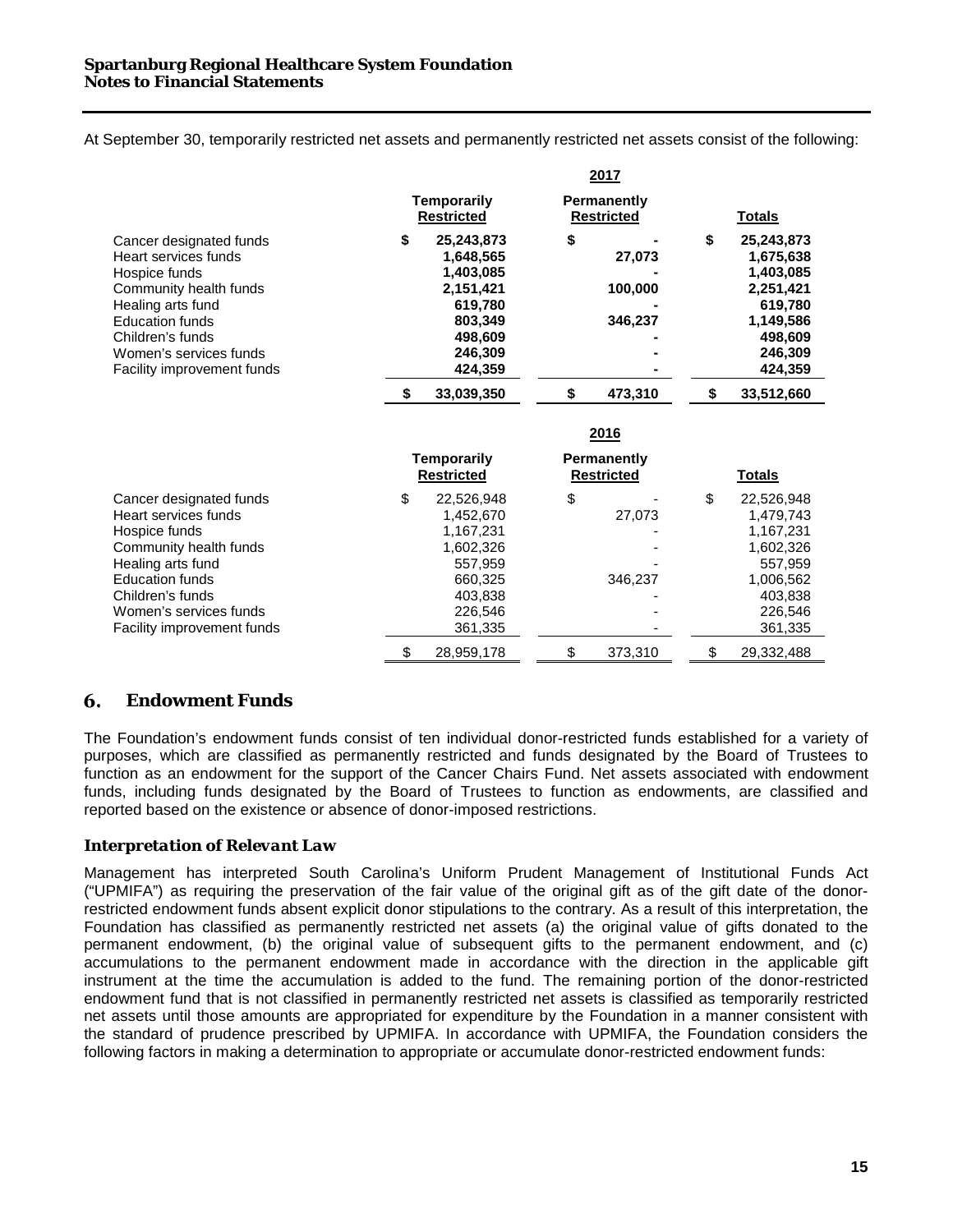- (1) The duration and preservation of the endowment fund;
- (2) The purposes of the Foundation and the donor-restricted endowment fund;<br>(3) General economic conditions;
- General economic conditions:
- (4) The possible effect of inflation and deflation;
- (5) The expected total return from income and the appreciation of investments;
- (6) The investment policies of the Foundation.

#### *Funds with Deficiencies*

From time to time, the fair value of assets associated with individual donor-restricted endowment funds may fall below the level that the donor or UPMIFA requires the Foundation to retain as a fund of perpetual duration. There were no deficiencies of this nature that are reported in unrestricted net assets as of September 30, 2017 and 2016.

#### *Return Objectives and Risk Parameters*

The Foundation has adopted investment and spending policies for endowment assets that attempt to provide a predictable stream of funding to programs supported by its endowments while seeking to maintain the purchasing power of the endowment assets. Endowment assets include those assets of donor-restricted funds that the Foundation must hold in perpetuity or for a donor-specified period(s) as well as board-designated funds. Under this policy, as approved by the Board of Trustees, the endowment assets are invested in a manner that is intended to produce results that allow for growth of the corpus while minimizing the fluctuations in the value of the portfolio to meet the payout obligations as approved by the Board of Trustees.

#### *Strategies Employed for Achieving Objectives*

To satisfy its long-term rate-of-return objectives, the Foundation relies on a total return strategy in which investment returns are achieved through both capital appreciation (realized and unrealized) and current yield (interest and dividends). The Foundation targets a diversified asset allocation that places a greater emphasis on equity-based investments to achieve its long-term return objectives within prudent risk constraints.

#### *Spending Policy and How the Investment Objectives Relate to the Spending Policy*

The Foundation policy is to appropriate funds as needed and requested by the District. Amounts appropriated each year depend on District requests for the funds based on the donor intended purposes in accordance with the Foundation's mission. Accordingly, over the long term, the Foundation expects the current spending policy to allow its endowment to grow at the rate of inflation annually. This is consistent with the Foundation's objective to maintain the purchasing power of the endowment assets held in perpetuity or for a specified term as well as to provide additional real growth through new gifts and investment return.

Endowment net asset composition by type of fund as of September 30, 2017 is as follows:

|                                                         | 2017                |                |                                  |        |                                  |         |              |           |
|---------------------------------------------------------|---------------------|----------------|----------------------------------|--------|----------------------------------|---------|--------------|-----------|
|                                                         | <b>Unrestricted</b> |                | Temporarily<br><b>Restricted</b> |        | Permanently<br><b>Restricted</b> |         | <b>Total</b> |           |
| Donor-restricted<br>endowment funds<br>Board designated | S                   | $\blacksquare$ |                                  | 77.526 |                                  | 473.310 |              | 550,836   |
| endowment funds                                         |                     | 1,221,821      |                                  |        |                                  |         |              | 1,221,821 |
| Total funds                                             |                     | 1,221,821      |                                  | 77,526 |                                  | 473,310 |              | 1,772,657 |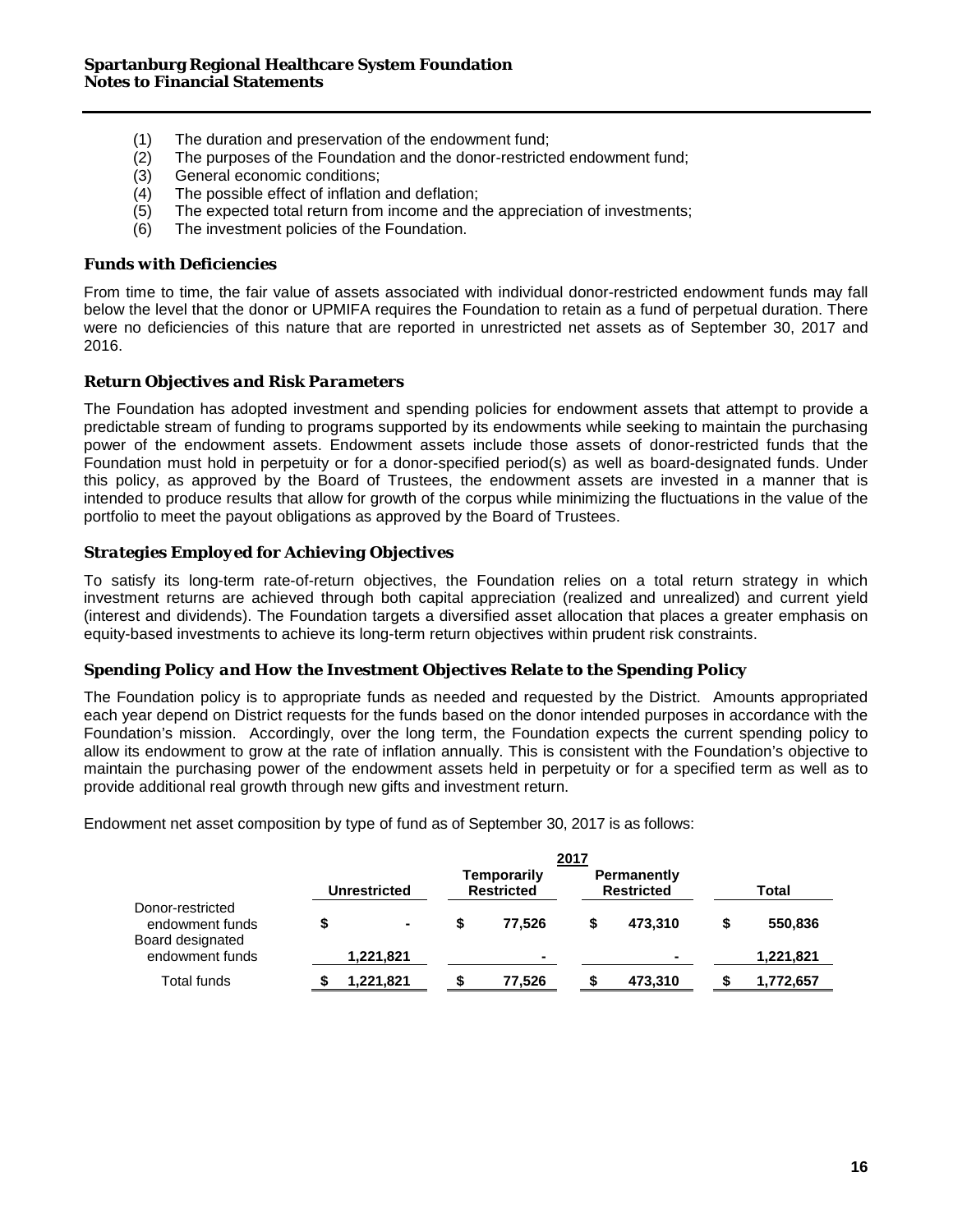Changes in endowment net assets by type of fund for the year ended September 30, 2017 are as follows:

|                                                                   | Unrestricted |                   | <b>Temporarily</b><br><b>Restricted</b> |                    | 2017<br>Permanently<br><b>Restricted</b> |         | Total |                      |
|-------------------------------------------------------------------|--------------|-------------------|-----------------------------------------|--------------------|------------------------------------------|---------|-------|----------------------|
| Endowment net assets,<br>September 30, 2016<br>Investment return: | \$           | 1,087,235         | \$                                      | 42,149             | \$                                       | 373,310 | \$    | 1,502,694            |
| Investment income<br>Net appreciation                             |              | 20,643<br>113,943 |                                         | 8.291<br>46,415    |                                          |         |       | 28.934<br>160,358    |
| Total investment return<br>Appropriation of<br>endowment assets   |              | 134,586           |                                         | 54.706             |                                          |         |       | 189,292              |
| for expenditure<br>Contributions                                  |              |                   |                                         | (22, 868)<br>3,539 |                                          | 100,000 |       | (22, 868)<br>103,539 |
| Endowment net assets,<br>September 30, 2017                       |              | 1,221,821         | \$                                      | 77,526             |                                          | 473,310 |       | 1,772,657            |

Endowment net asset composition by type of fund as of September 30, 2016 is as follows:

|                                                         |                     | <u>2016</u>              |                                  |                          |                                  |         |              |           |  |  |
|---------------------------------------------------------|---------------------|--------------------------|----------------------------------|--------------------------|----------------------------------|---------|--------------|-----------|--|--|
|                                                         | <b>Unrestricted</b> |                          | Temporarily<br><b>Restricted</b> |                          | Permanently<br><b>Restricted</b> |         | <b>Total</b> |           |  |  |
| Donor-restricted<br>endowment funds<br>Board designated | \$                  | $\overline{\phantom{0}}$ |                                  | 42.149                   |                                  | 373.310 |              | 415.459   |  |  |
| endowment funds                                         |                     | 1,087,235                |                                  | $\overline{\phantom{0}}$ |                                  | -       |              | 1,087,235 |  |  |
| Total funds                                             |                     | 1,087,235                |                                  | 42.149                   |                                  | 373,310 |              | 1,502,694 |  |  |

Changes in endowment net assets by type of fund for the year ended September 30, 2016 are as follows:

|                                                                 | 2016                |           |                                  |         |                                         |         |              |           |
|-----------------------------------------------------------------|---------------------|-----------|----------------------------------|---------|-----------------------------------------|---------|--------------|-----------|
|                                                                 | <b>Unrestricted</b> |           | Temporarily<br><b>Restricted</b> |         | <b>Permanently</b><br><b>Restricted</b> |         | <b>Total</b> |           |
| Endowment net assets,                                           |                     |           |                                  |         |                                         |         |              |           |
| September 30, 2015                                              | \$                  | 1,022,276 | \$                               | 24.212  | \$                                      | 325,028 | S            | 1,371,516 |
| Investment return:                                              |                     |           |                                  |         |                                         |         |              |           |
| Investment income                                               |                     | 21,195    |                                  | 7.749   |                                         |         |              | 28.944    |
| Net appreciation                                                |                     | 43,764    |                                  | 19,056  |                                         |         |              | 62,820    |
| Total investment return<br>Appropriation of<br>endowment assets |                     | 64.959    |                                  | 26,805  |                                         |         |              | 91.764    |
| for expenditure                                                 |                     |           |                                  | (8,879) |                                         |         |              | (8,879)   |
| Contributions                                                   |                     |           |                                  | 11      |                                         | 48.282  |              | 48,293    |
| Endowment net assets,<br>September 30, 2016                     | \$                  | 1,087,235 | \$                               | 42,149  |                                         | 373,310 |              | 1,502,694 |

#### **Related Party Transactions** 7.

The District pays substantially all the operating expenses on behalf of the Foundation. The District paid \$1,748,094 and \$1,616,260 in 2017 and 2016, respectively, on behalf of the Foundation, which has been recorded in the financial statements as a contribution. In addition, the District provides office space to the Foundation. The District has estimated the fair value of the office space to be approximately \$101,000 for the years ended September 30, 2017 and 2016, respectively, which has been recorded in the financial statements as a contribution.